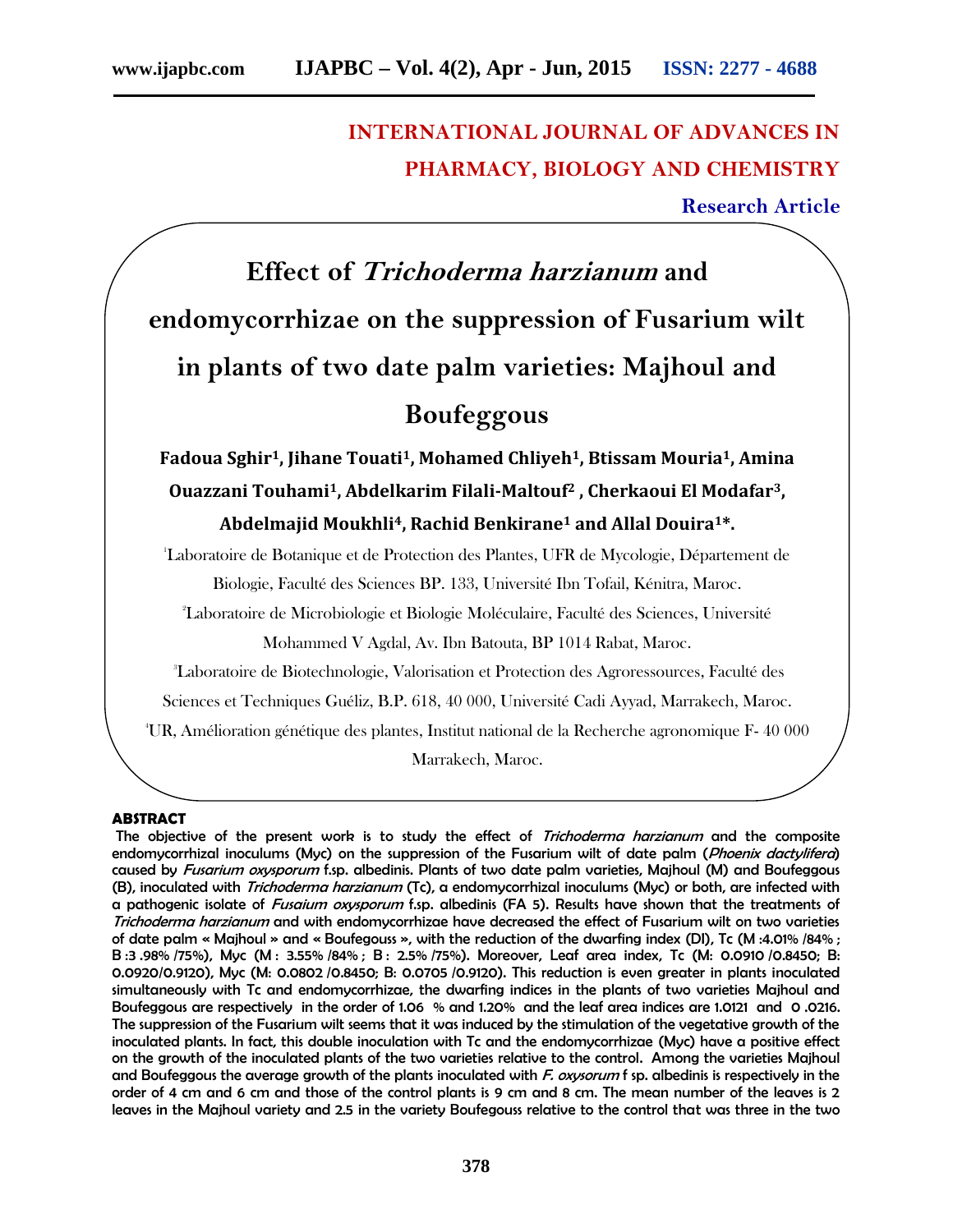varieties. Mean diameters of the basal parts of the two varieties Majhoul and Boufeggous are 0.4 cm and 0.2 cm, relative to those of the control (M :0.6 cm; B: 0.8 cm). Fresh weight of the aerial and root parts of these two varieties were respectively (M : 6g ; B : 4g) and (M : 3g ; B : 4g) relative to the control plants (M :11 g ; B : 9 g) and (M :12 g; B :10 g). The inoculation of the date palm plants with Tc and with endomycorrhizae or with both seems influence the penetration, installation and the migration of *F. oxysporum* f. sp. *albedinis* of the roots into the superior levels of the vegetative part of the date palm. For the plants inoculated only with *F. oxysporum*, the pathogenic agent was re-isolated from the superior level, respectively 70 à 80% for the plants of the varieties Boufegouss and Majhoul. The pathogenic agent is present in the roots of the plants of two varieties, Majhoul and Boufeggous, respectively (M: 4% ; B : 5%) inoculated with endomycorrhizae or with Tc (B :7%). By cons, the reisolation of *F. oxysporum* f. sp. *albedinis* was negative from the plants of two varieties inoculated at the same time with AMF and Tc. The application of endomycorrhizae and with Tc has promoted the installation of endomycorrhizae, thus the mycorrhizal intensity (M.I.) was respectively 20% and 30% for the varieties Boufegouss and Majhoul. Moreover, spores number of endomycorrhizae isolated from the rhizosphere of the varieties Boufegouss and Majhoul was respectively 80 and 240 relative to the control that showed no endomycorrhizal structure in its roots and no endomycorrhizal spores in its rhizosphere.

In this study, it seems that the inoculation of the palm plants with *Trichoderma harzianum* and with endomycorhizae or with both, after their inoculation with *Fusarium oxysporum* f. sp. albedinis protects the roots of the plants against Fusarium wilt. The vigor of the plants was improved with a good development of the root weight and the vegetative part.

**Keywords:** *Trichoderma harzianum*, arbuscular mycorrhizal fungi, *Fusarium oxysporum* f.sp. albedinis, date palm (*Phoenix dactylifera*), Mycorrhizal intensity, Spores number.

# **INTRODUCTION**

Fusarium wilt of Date Palm (*Phoenix dactylifera* L*.*) is a disease which dates of more than a century in North Africa<sup>1</sup>. This fungal disease, known locally as "Bayoud" is a scourge of phoenicicoles areas and has been reported in Morocco and Algeria by several authors $2,3,4,5$ .

In Morocco, it is very probably originates from the Draa Valley<sup>6</sup> and then spread across the Moroccan palm groves along the valleys by successive bounds from oasis to oasis. The incidence of Fusarium wilt on crops is very serious<sup>7</sup>.

This is a wilt caused by an imperfect fungus of the order of Hypocreales, *Fusarium oxysporum f sp. albedinis* (Foa). The pathogen invades the plant through the roots and causes leaf blight, and leads to the death of the date palm<sup>8</sup>. Indeed, during the last century, the number of date palm grew from 15 million to only 1.4 million, or about 1 / 10th of the initial number<sup>9</sup>. Foa produces typical Macroconidia, microconidia and chlamydospores, which allow the survival of the pathogen under unfavorable environmental conditions<sup>9</sup>.

The selective pressure of the disease is mainly exerted against the noble varieties such as Majhoul, Boufegous and Bouskri<sup>10</sup>. The fight against Bayoud disease may be based on strict quarantine measures. Soil disinfection is very difficult and expensive, chemical control can be envisaged if early a new infection is discovered in a healthy region $11$ . Moreover, defense strategies against bayoud are very limited or almost non-existent. Among these strategies, is mentioned the deployment of resistant

cultivars  $Foa^{12,13}$ . However, natural resistant genotypes are rare and give a bad quality of fruit  $14$ .

Date palm varieties resistant to this disease are very rare. Date palm varieties resistant to this disease are very rare. Indeed, among the 223 varieties identified in Morocco, only six are resistant to Bayoud, of which the variety white Bou Stammi<sup>14</sup>. According to the work done on resistance, it seems to be related either to the plant itself or to microbiological interactions at soil level<sup>8,16</sup>. Furthermore, several studies have reported the protective effect of mycorrhizal fungi against Fusarium in various plants such as tomato<sup>17</sup>, oil palm<sup>18</sup> and the date palm<sup>19</sup>. Other studies have shown that artificial inoculation of palm date palm seedlings with AMF fungi under controlled conditions improves the nutrition and growth of seedlings on poor soils $^{20,19,21}$ . Indeed, the mycorrhiza is a symbiosis between plants and fungi that enables the strengthening of resistance to soil pathogens<sup>22</sup> and water and salt stress<sup>23,24</sup>. .

Jaiti<sup>5</sup> demonstrated the efficacy of three Glomus species in enhancing the growth of date palm and reducing the incidence of disease Bayoud. The mechanisms by which the AMF improve resistance to biotic stresses are multiple, there is competition for the site of infection, the creation of morphological changes in the host roots, the changes in microbial communities at the mycorrhizosphere, changes in the balance of plant hormones in the host roots, such as cytokinins, gibberellins, ethylene, jasmonate and abscisic acid $^{25,26}$ .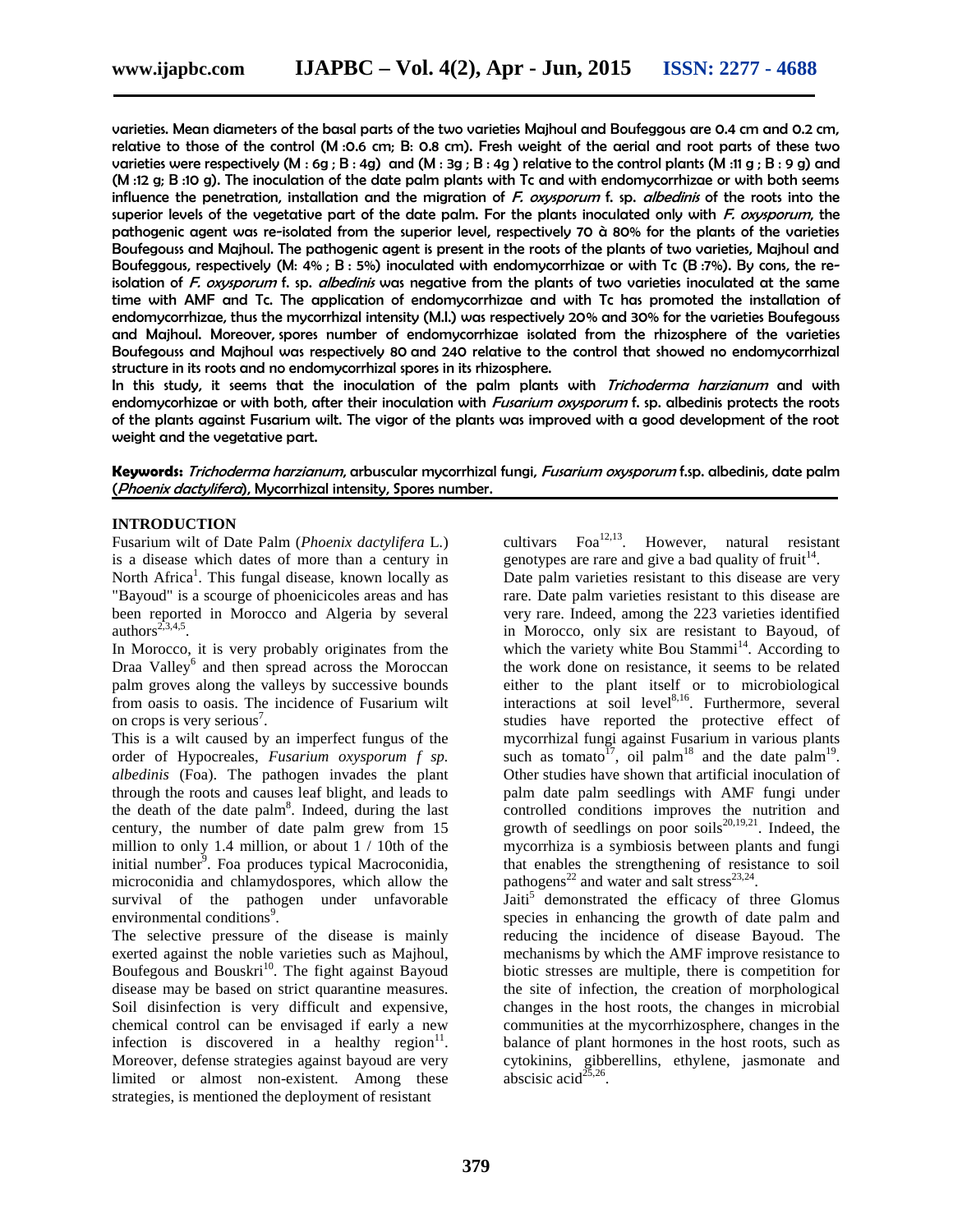The use of biological control agents respectful to envirenement can reduce the attacks of terrestrial plant pathogens<sup>27,28,29</sup>. Many studies showed that Trichoderma species have an antagonistic effect against a wide range of telluric pathogens $30,31,32,33$ . The use of Trichoderma as a biocontrol agent against plant pathogens has been reported for the first time in 1930, It was only in 2003, that they were introduced in commercial agriculture<sup>34</sup>. In this sense, the combinations between mycorrhizal fungi and a biological control agent such as Trichoderma could provide better protection of plants against telluric  $pathogens<sup>35,36</sup>$ .

The objective of this work was to study the effect of double inoculation with *T. harzianum* and mycorrhizal fungi against Fusarium wilt of date palm caused by *F. oxysporum* albedinis.

#### **MATERIALS AND METHODS**

#### **1. Plant material**

Date palm seeds of varieties Majhoul and Boufegouss were disinfected with sodium hypochlorite at 5% for 2 minutes, dipped in hot water for 1 to 3 days and then transplanted into plastic pots filled with a mixture of peat and sterile sand at a rate of 50% (V/V). Soil sterilization is carried out in an oven at 250 ° C for 2 hours to remove the soil microflora. All pots were placed in a plastic greenhouse to the stage of two leaves and watered regularly with tap water.

#### **2. Mycorrhizal inoculum**

The inoculum consists of a mixture of endomycorrhizal species belonging to the genera Glomus, Acaulospora and Entrophospora. Barley was used as a host plant to propagate the composite mycorrhizal inoculum. Barley grains were disinfected with sodium hypochlorite at 5% for 2 minutes and germinated in plastic pots filled with a mixture of 50% of sterile sand and 50% of mycorrhizal inoculum.

After four weeks of culture, the frequency and intensity of mycorrhizal barley roots were estimated by the method Philips and Hayman<sup>37</sup>. Indeed, these mycorrhizal roots will serve as endomycorrhizal inoculum.

## **3. Pathogen**

The isolate of *Fusarium oxysporum albedinis* (Foa) FA5 was isolated from the date palm roots attacked by bayoud and proved very aggressive towards this tree. This isolate produces microconidia, macroconidia and chlamydospores. The cultures of the pathogen were maintained on Potato Sucrose Agar medium (PSA: 200g potatoes, 20g sucrose, 15g Agar-Agar, 1000ml distilled water) at 28  $\degree$  C in the

dark for 7 days of incubation. The conidial suspensions were prepared by washing the cultures with sterile distilled water. The concentration is adjusted with distilled water to  $10^5$  conidia / mL.

#### **4.** *T. harzianum* **Inoculum**

The Tcomp of *T. harzianum* isolated from the compost was grown on a PSA medium and incubated at 25 ° C for five days in the dark and five days under continuous light to promote sporulation. The surface of cultures is then washed with sterile distilled water and the concentration of conidia suspension was adjusted to  $10^7$  conidia / mL.

# **5. Inoculation procedures 5.1. Mycorrhizal Inoculation**

Barley roots were rinsed 3 times with distilled water and cut into fragments of 1 to 2 mm length. 3 g per plant fragments were applied to the root of each date palm plant before planting in pots. Control plants were not inoculated with fragments of barley roots.

#### **5.2.** *T. harzianum* **inoculation**

Inoculation with *T. harzianum* is effected by dipping the palm seedling roots coated with their germination substrate in the Tcomp strain suspension for 30 min. The roots of control plants were soaked in sterile distilled water.

#### **5.3.** *F. oxysporum* **albedinis inoculation**

The roots of date palm seedlings having reached the two-leaf stage are cleared of peat before dipping them in the Foa isolate conidial suspension for 30 min. The plantlets were then cultivated in pots filled with Mamora forest soil.

#### **6. Soil physico-chemical analysis**

The main physico-chemical characteristics of the soil of Mamora forest were determined by standard analyzes performed in the soil analysis laboratory ORMVAG of Kenitra. (Table 1)

## **7. Experimental device**

The experimental protocol is performed in random block. Eight seed lots were carried out with six plants for each lot.

Lot 1: Control plants (T).

Lot 2: Plants inoculated with *T. harzianum Tcomp*  $(Tc)$ .

Lot 3: Plants inoculated with endomycorrhizal fungi (My).

Lot 4: Plants inoculated simultaneously with

mycorrhizae and Tcomp  $My + Tc$ ).

Lot 5: Plants inoculated only with Foa (F).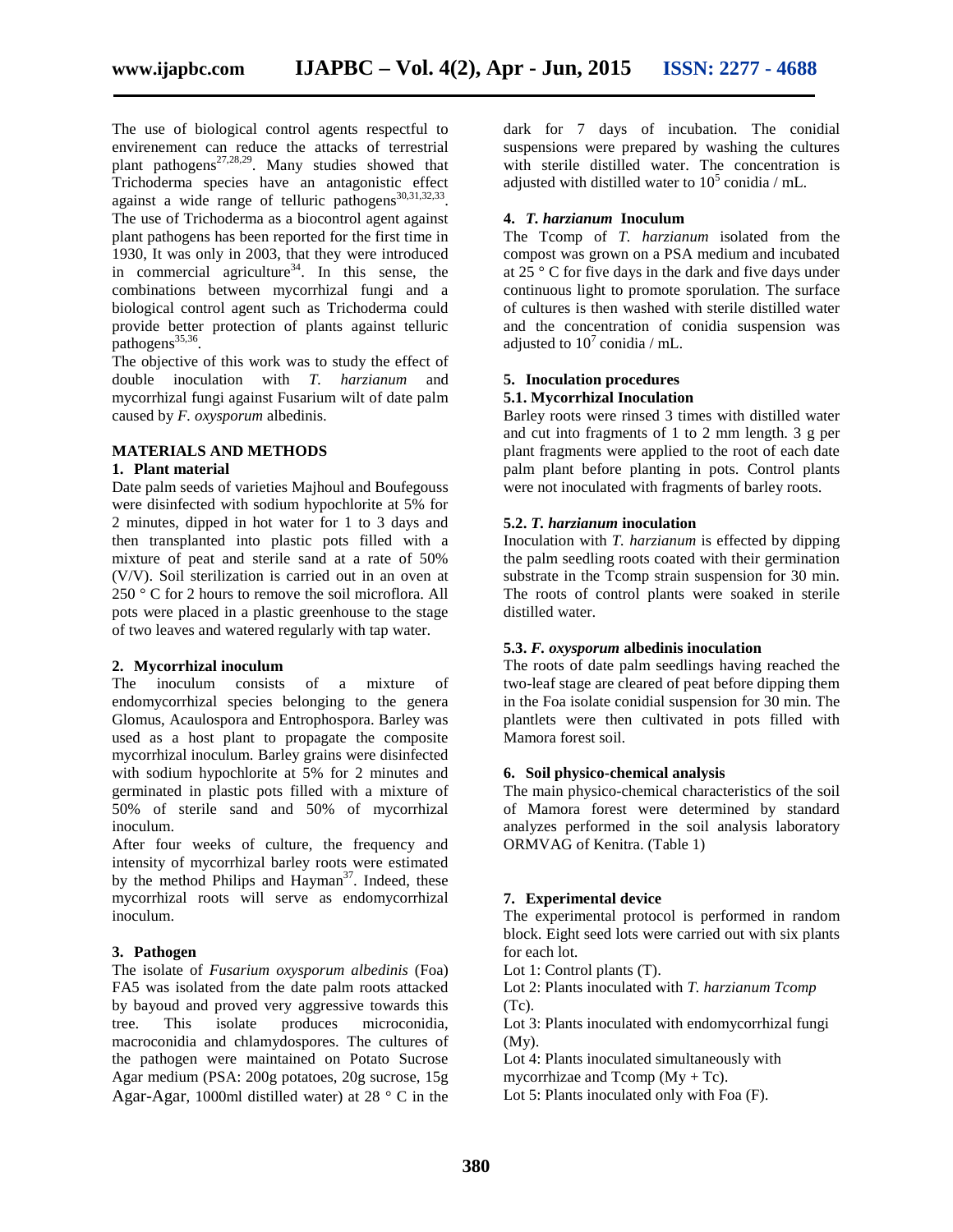Lot 6: Plants inoculated with Foa and Tcomp  $(F +$ Tc).

Lot 7: Plants inoculated with *F. oxysporum* and mycorrhizae  $(F + My)$ .

Lot 8: Plants inoculated with *F. oxysporum*,

mycorrhizae and Tcomp  $(F + Mv + Tc)$ .

The pots were then placed in a greenhouse culture for five months at a temperature of 18 to 25C °. The test was conducted during the months of June to October. Watering is done every day with distilled water to plants inoculated with AMF to promote conditions for mycorrhizal installation and with tap water for other plants. Only the plants inoculated with mycorrhiza were used to evaluate the mycorrhizal parameters.

#### **8. Mycorrhizal parameters evaluation 8.1. Mycorrhizal roots of date palm plant**

After five months of culture, determination of date palm plants root colonization by the AMF was performed according to the roots coloring technique Phillips and Hayman (1970). The roots were removed from the substrate, and washed with tap water. The finest roots were cut on the same day in fragments of 1 cm length and heated at 90 ° C for 45 min in a solution of 10% KOH with a few drops of hydrogen peroxide  $(H_2O_2)$  and then washed with tap water. Root fragments were then reheated in the Cresyl colorant at 0.05% at 90C ° for 15min.

Thirty fragments, randomly selected, were used for microscopic observation and calculation of mycorrhizal parameters, namely, mycorrhizal frequency (% F), mycorrhizal intensity (% M), arbuscular content (AC) and vesicular content (VC) according to the mycorrhizal index of Trouvelot *et al*. <sup>38</sup> .

## **8-2. Spores extraction**

Spores were extracted following the wet sieving method described by Gerdemann and Nicolson<sup>39</sup>. In a one liter beaker, 100 g of soil inoculated with the AMF were immersed in 500ml of tap water. The suspension was stirred for one minute with a spatula. After 10 to 30 seconds of settling, the supernatant was filtered through four sieves by descending the mesh size 500, 200, 80 and 50 microns. This operation was repeated twice.

The filtrates obtained by sieving in 200, 80 and 50 microns, were each divided into two tubes and centrifuged for 5 minutes at 2000 rev / min. The supernatant was discarded and a viscosity gradient was established by adding 20 ml of a 40% sucrose solution in each tube of the centrifuge $40$ .

The mixture was returned again in the centrifuge for 1 min at 3000 rev / min and then filtered, but only

through the sieve of 50 microns. The resulting substrate was rinsed with distilled water to remove the sucrose, and then disinfected with a solution of streptomycin. The spores were then recovered with a little distilled water in an Erlenmeyer flask. Spore density is calculated with the filter paper using a binocular microscope. Species identification is performed by observing the macroscopic and microscopic morphological characters and by referring to the key determination of Schenck and Perez<sup>41</sup> and the website of INVAM.

## **9. Evaluation of agronomic parameters 9.1. Growth parameters**

After 5 months of culture, the roots of all the date palm plants were washed with tap water and dried on absorbent paper overnight under ambient laboratory conditions. The growth parameters to determine are: plant height, number of leaves, shoots biomass, the biomass of the roots and stem diameter.

#### **9.2- Dwarfing and leaf area indices**

The leaves alteration indice is noted on the rating scale of Douira and Lahlou<sup>42</sup> modified below:

| <b>Notes</b> | Leaves appearance   |
|--------------|---------------------|
|              | Healthy appearance. |
|              | Yellowing.          |
|              | Wilting.            |
|              | Necrosis.           |
|              | Fallen.             |

The notes related to the number of leaves are a sign of Foliar alteration (L.A.I.), calculated using the formula below. An average index is then calculated for each lot of plants.

$$
D.I. = [ (i \times xi)] / (6 \times NtF)
$$

LAI: Leaf alteration indice.

i: Leaves appearance notes 0-4.

xi: Number of leaves with the note i.

NtF: Total number of sheets.

The stem size of all plants is measured at the end of the tests, and the dwarfing index (D.I.), corresponding to the inoculated plants size reduction compared to control ones, is determined by the following relation (Douira and Lahlou<sup>42</sup>, as amended):

## $D.I. = (M-X)/M$

X: Stem height of the inoculated plants. M: Average size of the control plants for each substrate.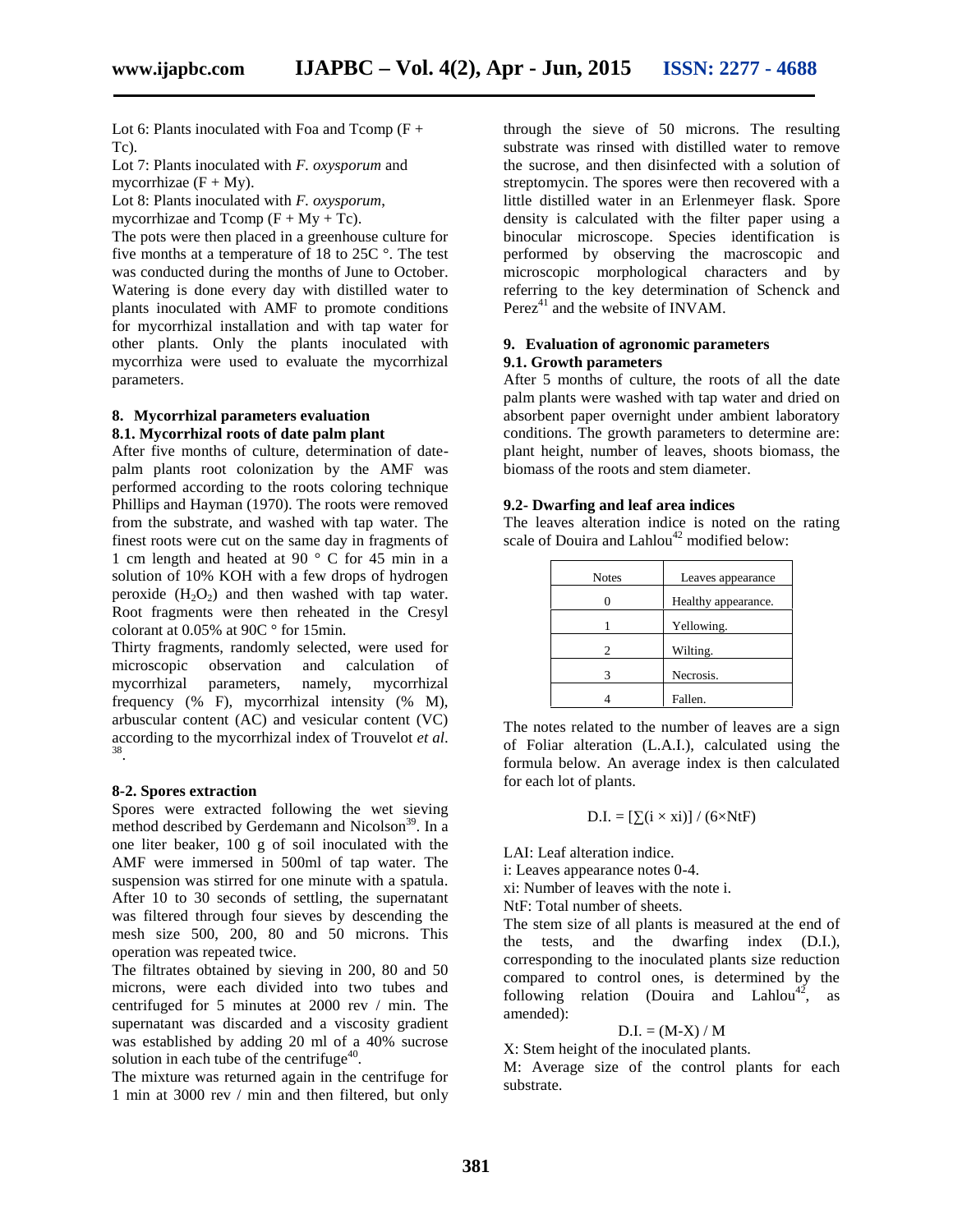#### **10. Re-isolation of** *T. harzianum*

Thin root and stem fragments of the date-palm plants inoculated with the Tcomp strain of *T. harzianum* were cut out and disinfected with alcohol 95 ° for 2 minutes. They were then rinsed several times with sterile distilled water, dried quickly on sterile filter paper, subcultured on the PSA medium and incubated in the dark at  $25^\circ$  C.

#### *11.* **Re-isolation of** *F. oxysporum*

The different parts of all date palm plants inoculated with *F. oxysporum*, were cut out and disinfected with alcohol 95 $\degree$  for 2 minutes. They were then rinsed several times with sterile distilled water, dried quickly on sterile filter paper and transferred onto the PSA medium and incubated in the dark at 25C °. After one week of incubation, the notation of the results is based on the presence (+) or absence (-) of *F. oxysporum* mycelium.

$$
\% \text{ Ci} = \frac{\text{Ni}}{\text{N}t} \times 100
$$

% Ci: colonization percentage.

Ni: Number of plants having hosted the pathogen in section i.

Nt: Number of the used plants.

#### **12. Statistical Analysis**

Statistical analyzes were performed by analysis of variance with one classification criterion anova1 at the threshold of 5% using the STATISTICA software.

#### **Results**

#### **1. Effect of** *T. harzianum* **and endomycorrhizae on agronomic parameters of date palm seedlings**

#### **1.1. Dwarfing and leaf alteration Indices**

Table 2 reports the leaf alteration index (L.A.I.) and the dwarfing indices of (SI) of date palm plants in different treatments. Our results show that plants of treatment F inoculated with Foa and have not undergone any treatment showed the highest D.I. and L.A.I., respectively 84% and 0.8450 for Majhoul variety and 75% and 0.9120 for Boufegouss variety. These indices have decreased following the various treatments to varying degrees.

The plants have undergone the  $Myc + Tc$  treatment showed the lowest indices compared to other treatments, namely, D.I. of 1.06 and 1.20 respectively for Majhoul and Boufegouss varieties and L.A.I. of 0.0121 and 0.0216 respectively for varieties Majhoul and Boufegouss. This treatment also promoted the growth of date palm plants.

The plants of treatments  $Myc + F$  and  $Tc + F$  have led to similar D.I. and L.A.I. but higher than those

recorded in plants of treatment Myc + Tc and that for the two varieties of date palm.

For Majhoul variety, the D.I. and L.A.I. are lower in plants of treatment  $Myc + Tc + F$  than in plants with the two previous treatments  $Myc + F$  and  $Tc + F$ , while the three treatments have led to statistically similar D.I. and L.A.I. in the Boufegouss variety.

The plants of the two date palm varieties inoculated with Myc + Tc are very strong compared to other plants, with a highly developed root system, the presence of mycorrhizae and *T. harzianum* suppressed the symptoms caused by *F. oxysporum* (Plate 1 and 2 ).

#### **1.2. Growth parameters**

Figure 1 illustrates the effect of different treatments on the average length of date palm stem. Plants inoculated with Foa showed the lowest stem length compared to other treatments, and Plants inoculated with  $Tc + Myc$  presented the highest stem lengths, 15cm and 12cm respectively for varieties Majhoul and Boufegouss. The plants of the Majhoul variety inoculated with  $Myc + Tc + F$  showed stem medium size (14 cm) higher than that of plants inoculated with Myc + F (12cm) which in turn is higher than that of plants inoculated with  $Tc + F(11.5cm)$ . While for the variety Boufegouss, plants of these three treatments showed similar stems average lengths, respectively of 8.95cm, 8.6cm and 9cm.

Figure 2 which records the leaves average number per plant depending on the different treatments showed that for the two date palm varieties, the leaves number of plants inoculated with  $T_c + Myc$ are higher and they are in the number of 7 and 6, respectively for Majhoul and Boufegouss, followed by those in plants inoculated only with Tc which are in the number of 6 for both varieties and then those inoculated with Myc and are in number of 5 for both varieties. Plants inoculated with Foa showed the lowest leaves average number compared with other treatments, respectively 2 and 2.5 for Majhoul and Boufegouss.

Moreover, for the variety Majhoul, plants inoculated with  $Tc + Myc + F$ ,  $Tc + F$  and  $Myc + F$  gave almost similar leaves average numbers respectively 3.4; 3.5 and 3.2, while for the variety Boufegouss, plants inoculated with  $Tc + Myc + F$  showed a higher leaves average number than plants inoculated with  $Tc + F$  or  $F + Myc$ .

As for the stem height and leaves number, the highest root average length for the two varieties of date palm has been observed in plants inoculated with Myc + Tc respectively 30cm and 35cm for Boufegouss and Majhoul (Figure 3). Similarly, plants inoculated with only Foa presented the lowest root lengths, 10cm and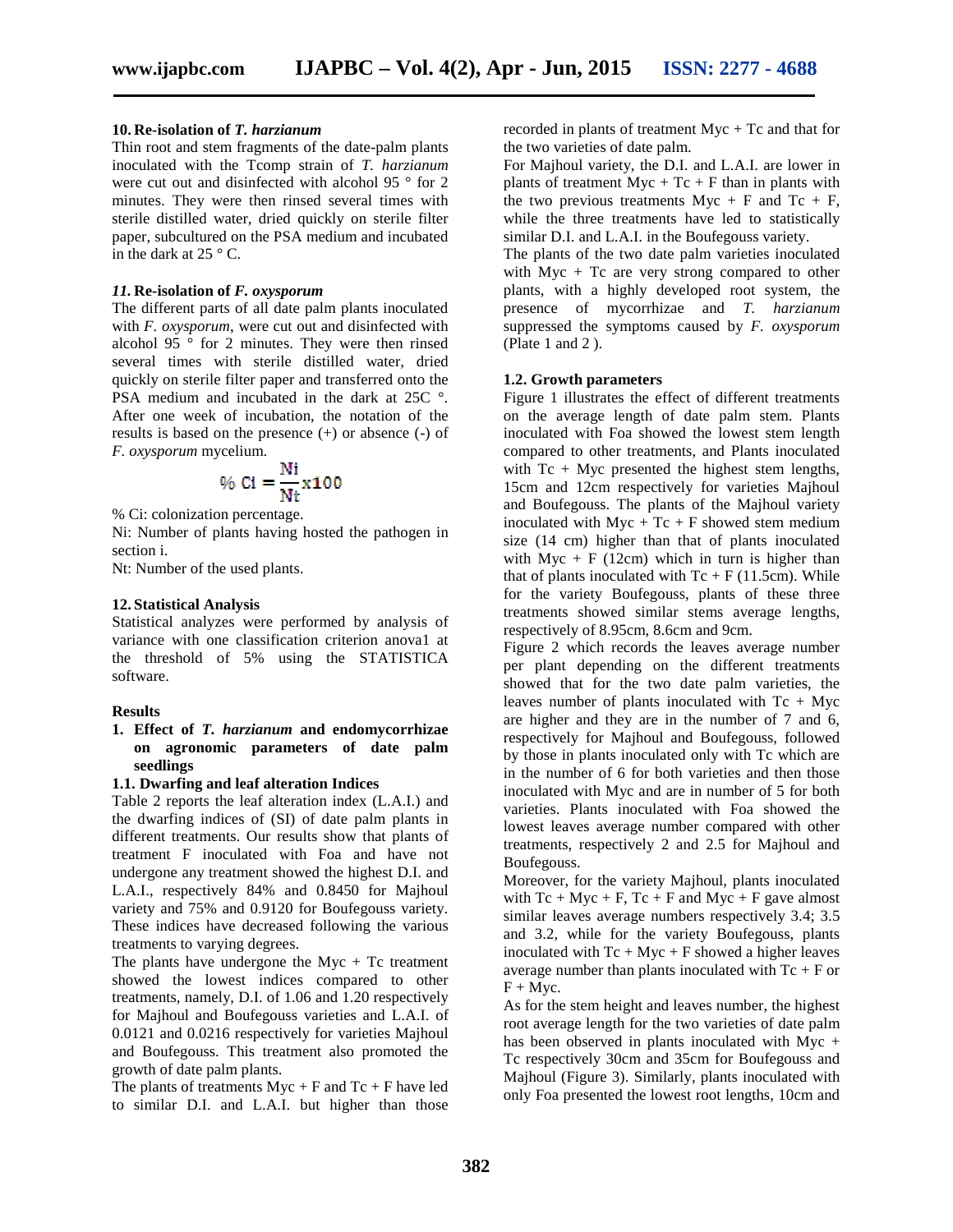12cm for Boufegouss and Majhoul respectively. The inoculated plants with  $My + TC + F$  showed roots average lengths of (24cm and 26cm for Boufegouss and Majhoul respectively, which are higher than those of plants inoculated with  $My + F$  or  $Tc + F$ , respectively 23cm and 22cm for Boufegouss and 24cm and 23.5cm for Majhoul.

The same order was obtained for the different treatments in terms of average shoot and root biomass for both varieties of date palm (Figure 4 and 5). The shoots biomass is 4g and 6g for Boufegouss and Majhoul, in plants inoculated only with Foa and 38g and 40g, respectively for Boufegouss and Majhoul in plants inoculated with  $Tc + Myc$ . While the root biomass is 4g and 3g respectively for Boufegouss and Majhoul in plants inoculated with Foa and 25g and 28g, in plants treated with  $Tc + Myc$ .

The same classification of the different treatments was observed in plants of both varieties as regards the stem diameter (Figure 6) with a high diameter of 1.9 cm for Boufegouss and 1.8 cm for Majhoul, recorded in the plants of the treatment  $Myc + Tc$ .

#### **2. Re-isolation of** *T. harzianum* **and** *F. oxysporum* **albedinis**

Re-isolation of*T. harzianum* and Foa from the stems and roots of date palm plants varies depending on different treatments (Table 3; Figure 7). The seedlings inoculated only with Foa recorded a migration of the pathogen to the stems of 70% and 80% of the plants, respectively for the Boufegouss and Majhoul varieties.

While plants inoculated with AMF and *T. harzianum* showed no mycelium of the pathogen neither in the roots nor in the stems level in both varieties. Plants inoculated with the pathogen and the AMF or with the pathogen and *T. harzianum* showed a mycelium in the roots only.

#### **3. Evalutaion of** *T. harzianum***, mycorrhizae and** *F. oxysporum albedinis* **effect on mycorrhizal parameters of date palm seedlings**

At the end of the tests, we found that the roots of all date-palm plants inoculated with mycorrhiza were colonized with mycorrhizal fungi. We also observed a diversification of forms such as arbuscular, hyphae, vesicles, spores and endophytes (Figure 8). The presence of vesicles was observed in all date-palm plants mycorrhized and non-inoculated with Foa, with a maximum value of 60% and 50%, respectively for the varieties Majhoul and Boufegouss (Figure 9). The date palm seedlings inoculated only with by mycorrhizae were also rich in arbuscular structures, 95% for the Majhoul variety and 80% for the variety Boufegouss (Figure 10). A co-inoculation with Tc,

Foa or with the both at once decreased arbuscular content to statistically similar values.

The mycorrhizal intensity and frequency of date palm plants vary significantly according to the treatment, and slightly depending on the variety (Figures 11 and 12). The maximum values of these two parameters were recorded in plants inoculated only with mycorrhizae, respectively 85% and 95% for the variety Majhoul and 70% and 90% for the variety Boufegouss. Plants inoculation with Foa or Tc or with the both decreased the mycorrhizal intensity of the two varieties in varying levels, while these three treatments induced statistically similar mycorrhizal frequencies.

The highest spore density of mycorrhizal species were observed in plants inoculated only with mycorrhizae, with 520 sp/100g of soil for Majhoul variety and 400sp/100g of soil for variety Boufegouss, followed by the plants of the other three treatments, for Majhoul variety the densities were similar, while concerning the variety Boufegouss, only plants inoculated with Foa showed similar spores densities (Figure 13).

Re-isolation of mycorrhizal species from different date-palm plants soil inoculated with AMF revealed the presence of 32 species in the Majhoul variety and 24 species in the Boufegouss variety (figures 14 and Plate 3). The re-isolation frequency of species showed that Glomus species are the most dominant with 57% for the variety Majhoul and 56% for the Boufegouss variety.

## **Discussion and Conclusion**

The application of mycorrhizal fungi in this study reduced the Fusarium wilt caused by *F. oxysporum albedinis* in both date palm varieties Majhoul and Boufegouss. This was reflected by a Decrease in DI and LAI compared to plants inoculated only with the pathogen. The application of AMF has also improved growth parameters of the two date palm varieties (leaves number, plant height and roots and aerial parts fresh weight) and improved the health status especially in plants non inoculated with the pathogen. Several studies have shown that inoculation with AMF reduces the incidence of Fusarium wilt on various plants such as Asparagus<sup>43</sup>, tomato $17,35$  and potato<sup>44</sup>. Other studies have shown that the application of arbuscular mycorrhizal fungi can help to protect plants against soil pathogens<sup>45,46</sup>, they have also reported that *G. intraradices* causes structural changes that protect the plant against root rot caused Fusarium. The beneficial effect of Endomycorrhization on the date palm seedlings growth and their resistance to Fusarium wilt is due to .the competition between the AMF and Foa to get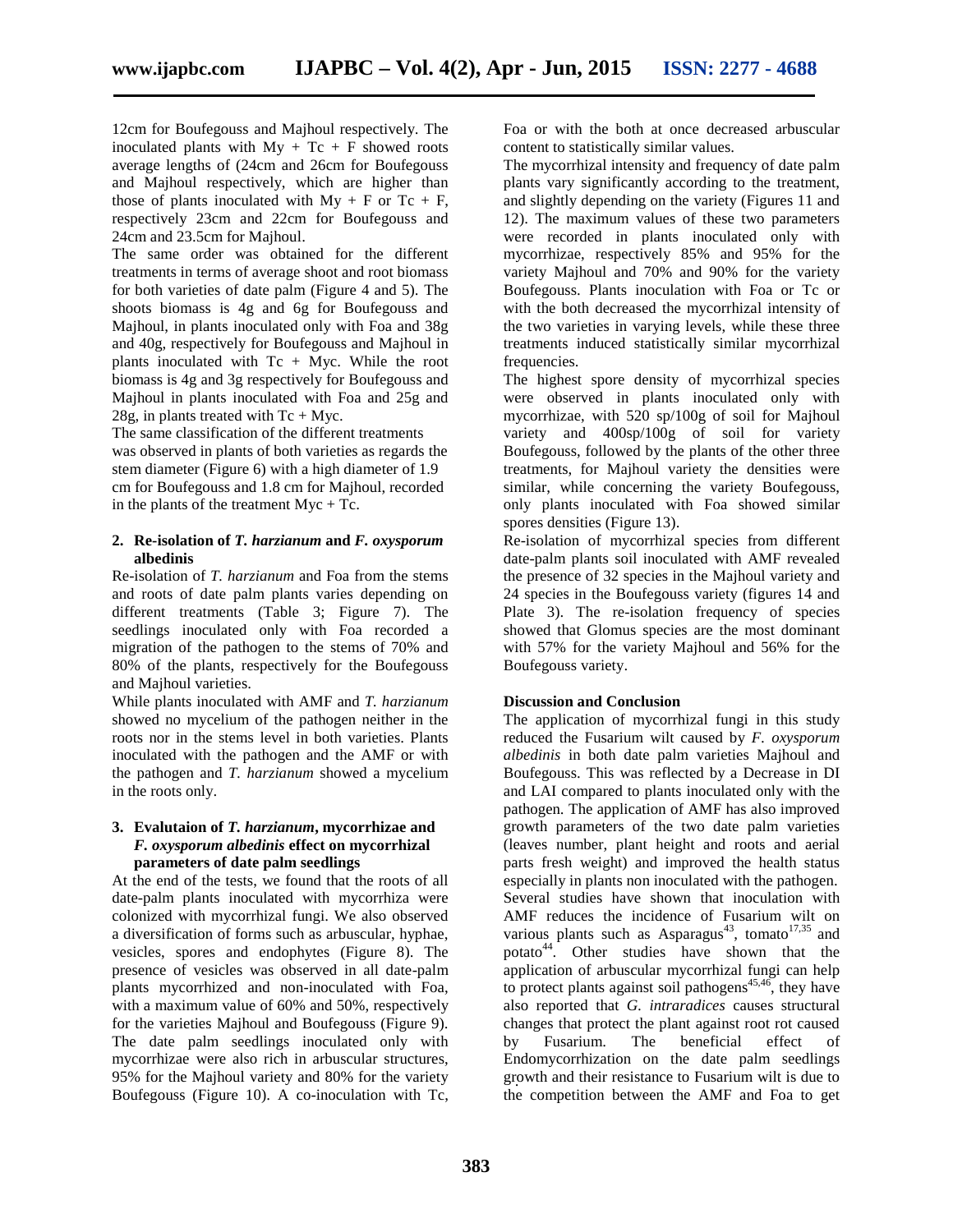space and / or nutrients<sup>47,48,49</sup>. Oihabi<sup>19</sup> suggested that it is in the bark that is realized the only meeting between Foa and mycorrhizal fungus where it inhibits the pathogen activity, because mycorrhizal fungi never colonize the meristematic zone nor the central cylinder. They progress to the root apex colonizing tissue newly formed by the radicular meristem.

Our results showed that mycorrhiza improves the growth of date palm plants inoculated with Fusarium compared to control, but this is still lower than that of plants inoculated only with AMF. This could be explained by the interaction between the Extra-roots symbiont and pathogenic fungus which reduces the biomass and the energy level of fungi reserves, and also the transport of carbohydrates from the leaves to the AMF at root level to the detriment of the host plant growth<sup>50</sup>. The AMF may also reduce the incidence of plant diseases by improving their defense mechanisms<sup>51,52</sup>, such as increasing the resistance of mycorrhizal roots to pathogens which may be partly related to metabolic changes marked in the host, including the increased production of peroxidases and phenolic compounds $5<sup>5</sup>$ .

These enzymes oxidize various phenolic compounds and are involved in many physiological processes, such as the incorporation of phenolic compounds in the cell wall, lignifications, wound healing and defense against pathogens<sup>54</sup>.

On the other hand, date palm seedlings inoculation with *T. harzianum* also decreased the incidence of bayoud compared to plants inoculated only with *F. oxysporum albedinis*, which is explained by the low D.I. and L.A.I. Indeed, *T. harzianum* inhibited the growth of *F. solani* and reduces the production of conidia<sup>55</sup> . *T. harzianum* is known for its production of cell wall degrading enzymes and antibiotics that can act synergistically with other mechanisms<sup>55</sup>. This biological control agent (BCA) is renowned for its antagonistic properties against Fusarium species that attack tomatoes, cotton, melon and wheat $56,57,35$ .

The effect of Trichoderma on the stimulation of plant growth was also demonstrated by several authors. Indeed, a Moroccan *T. harzianum* isolated from compost induced stimulation responses and abolished verticillium wilt of tomato to over  $87\%$ <sup>58</sup>. As the same Mouria *et al* <sup>59</sup> have demonstrated the

suppression of Botrytis cinerea on tomato plant by *T. harzianum.*

Our results show that inoculation with *T. harzianum* and AMF in a combined approach induced better growth and better protection of the two date palm varieties against the bayoud disease, translated by a greater reduction of the D.I. and LAI compared to the two treatments applied separately. Chliveh *et al.* <sup>60</sup> reported the same beneficial effect of the combination of *T. harzianum* and AMF on the growth of tomato plants and the elimination of Verticillium wilt caused by *V. dahliae*.

Datnoff *et al.*<sup>35</sup> also found that simultaneous inoculation with *T. harzianum* and AMF reduced tomato collet rot caused by *F. oxysporum* fsp *radicislycopersiciin*. Similarly, the application of AMF and a strain of *T. asperellum* stimulated the growth of cacao tree and improved its resistance to *Phytophthora megakarya*<sup>61</sup> .

Observation of mycorrhizal parameters revealed that inoculation of plants with *T. harzianum* has led to a decrease in root colonization by mycorrhizal fungi. While the incidence of the disease has decreased at the simultaneous inoculation with *T. harzianum* and AMF. The same result was reported by Arriola<sup>62</sup> after inoculation of Asparagus plants with *T. harzianum* and AMF against root rot caused by Fusarium.

 $McAllister^{63}$  highlighted the decrease in corn root colonization by AMF after the simultaneous inoculation with *T. harzianum* and AMF. This reduction was not maintained when *T. harzianum* was applied two weeks after inoculation with AMF.

Indeed, several authors have reported the removal of the colonization of mycorrhizal fungi at root level after inoculation with Trichoderma species which depends on the plant species $64$  and the time of inoculation<sup>63</sup>. Indeed, several authors have reported the removal of the mycorrhizal fungi colonization at root level after inoculation with Trichoderma species which depends on the plant species<sup> $64$ </sup> and the time of inoculation<sup>63</sup>. Other studies have shown that the species of Trichoderma can have at the same time an antagonist effects<sup>65,66,67,68</sup> and a stimulating effects on the  $\text{AMF}^{69}$ . Calvet *et al*.<sup>70</sup> reported the absence of this antagonistic activity upon application of *T. aureoviride* on *Tagetes erecta*.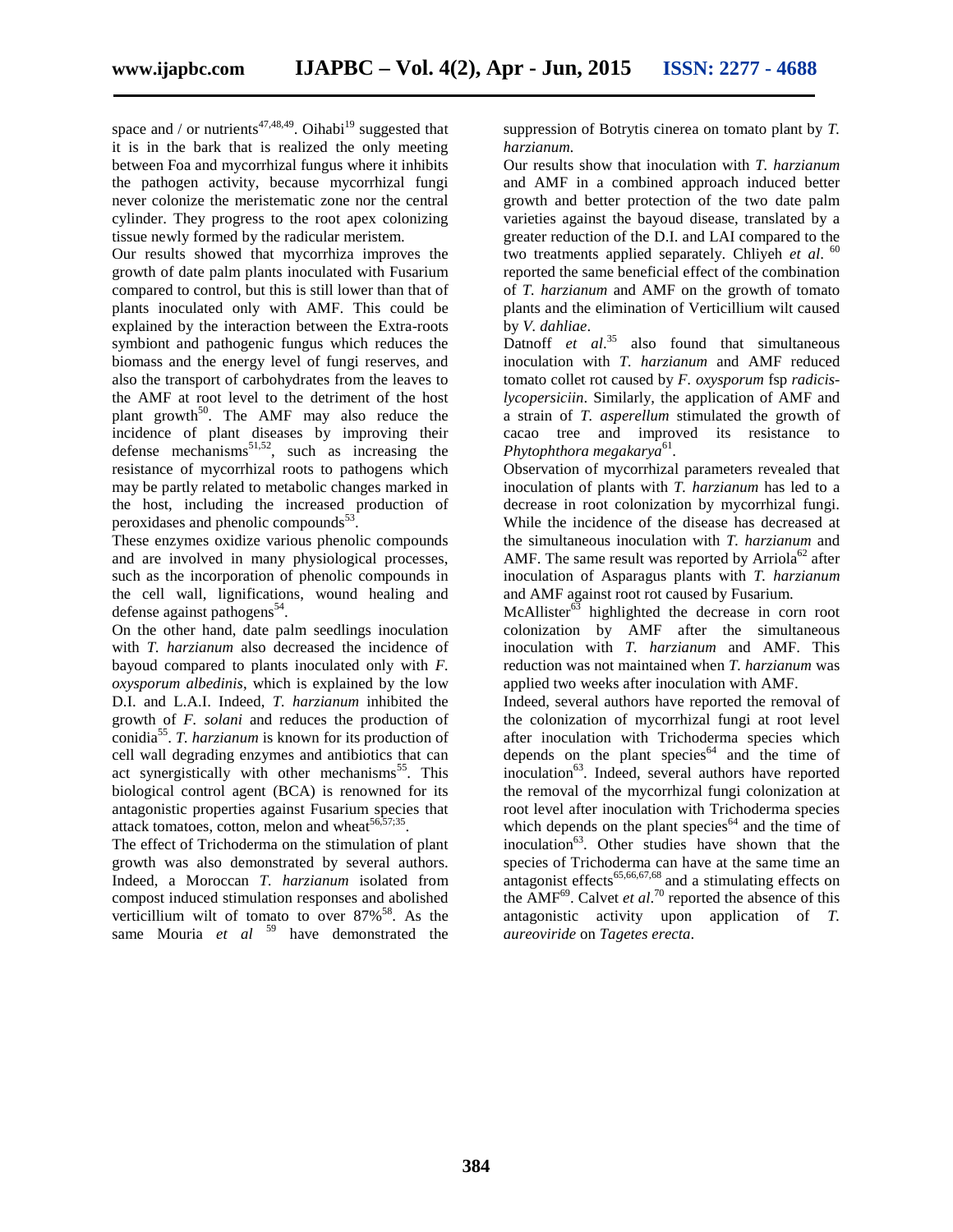| Physical and chemical characteristics of the Mamora soil. |        |  |  |  |
|-----------------------------------------------------------|--------|--|--|--|
| Physicochemical parameters                                | Values |  |  |  |
| pH                                                        | 7.53   |  |  |  |
| Organic matter (%)                                        | 0.7    |  |  |  |
| Total nitrogen (%)                                        | 0.05   |  |  |  |
| Total phosphorus $P_2O_5$ (%)                             | 0.239  |  |  |  |
| Total potassium $K_2O$ (meq/100 g)                        | 0.15   |  |  |  |
| Magnesium (Mg) (meq/100 g)                                | 0.2    |  |  |  |
| Calcium (Ca) (meq/100 g)                                  | 6.30   |  |  |  |

**Table 1**

F+T F+Myc F Myc Myc Tr Tr+Myc  $F+Myc+T$   $F+T$   $F+Myc$   $F+Myc$  $C$   $F+Myc+T$ 5 B Tr Tr Myc F+Myc Tr+myc Tr+myc F+Tr +My c **C** A

**Plate 1**

**Effect of** *T. harzianum* **and AMF on the growth (A) and root development (B) of the date palm variety Boufegouss inoculated or not inoculated with** *F. oxysporum albedinis***.**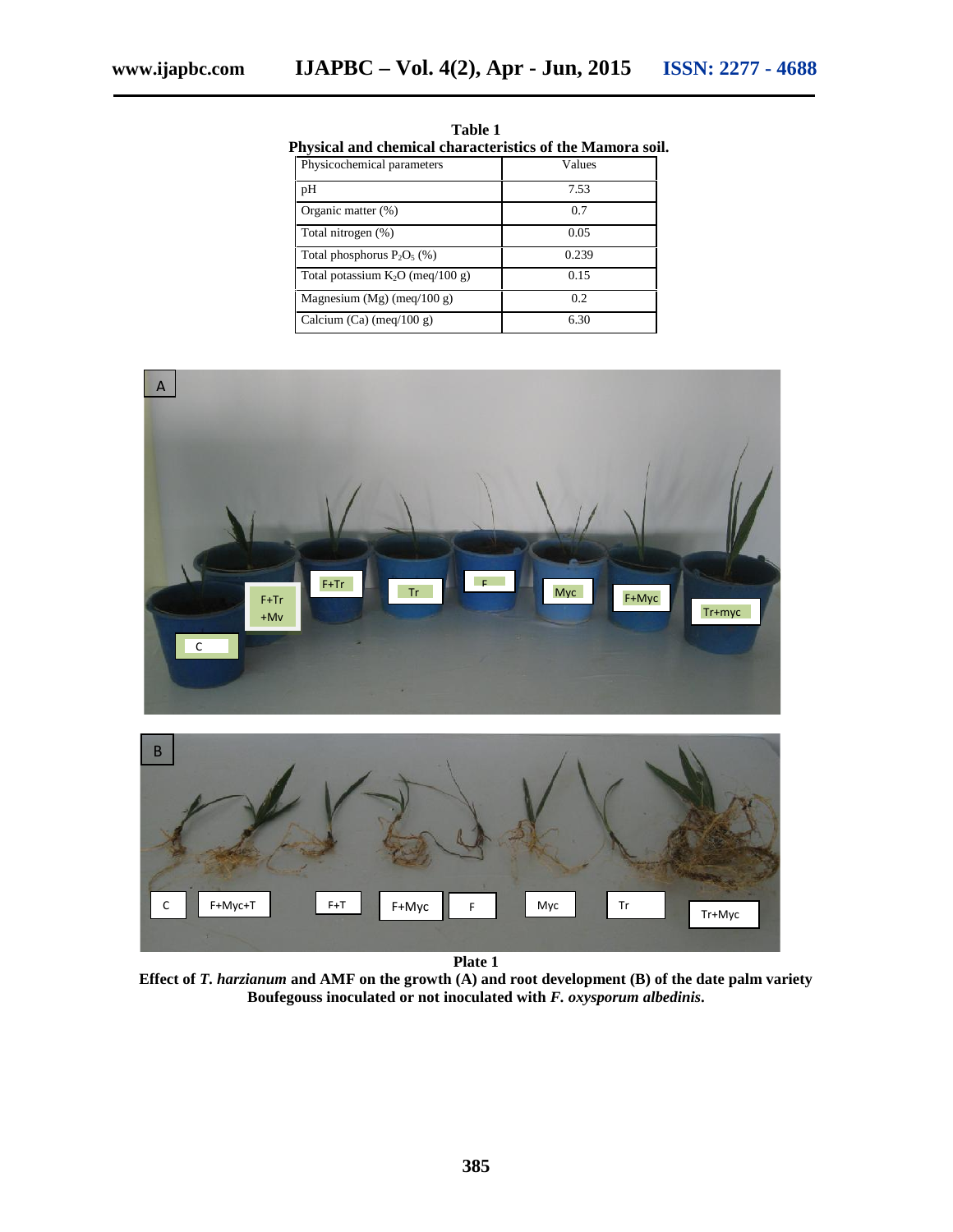**C C** 

Tr+MY **ACCEPTED** 



F B



**Plate 2**

**Effect of** *T. harzianum* **and AMF on the growth (C) and root development (D) of the date palm variety Majhoul inoculated or not inoculated with** *F. oxysporum albedinis***.**

| Table 2                                                                           |
|-----------------------------------------------------------------------------------|
| Dwarfing and leaf alteration indices of date palm plants in different treatments. |
| this for the Majhoul variety (4cm) and for Boufegouss variety (6cm).              |

|            |         |                         | ີ                       |                     |  |
|------------|---------|-------------------------|-------------------------|---------------------|--|
| Treatments |         | Dwarfing indices $(\%)$ | Leaf alteration indices |                     |  |
|            | Majhoul | Boufegouss              | Majhoul                 | <b>Boufegouss</b>   |  |
|            | 5.3c    | 6c                      | 0.1201c                 | 0.1302 <sub>b</sub> |  |
| Tc         | 4.01c   | 3.98c                   | 0.0910d                 | 0.0920c             |  |
| My         | 3.55c   | 2.5c                    | 0.0802d                 | 0.0705c             |  |
| $Tc+My$    | 1.06d   | 1.20d                   | $0.0121$ <sup>e</sup>   | 0.0216d             |  |
| F          | 84a     | 75a                     | 0.8450a                 | 0.9120a             |  |
| $F+My$     | 14.1b   | 12,55b                  | 0.2150b                 | 0.1110b             |  |
| $F+Tc$     | 13.98b  | 12b                     | 0.2130b                 | 0.1120b             |  |
| $F+Tc+My$  | 7.5c    | 12.99b                  | 0.0901d                 | 0.1100b             |  |

C : Control ; Tc : *T. harzianum* ; Myc : mycorrhizae ; F : *F. oxysporum* albedinis.

Two results of the same column followed by the same letter are not significantly different at the 5% level according to the test ANOVA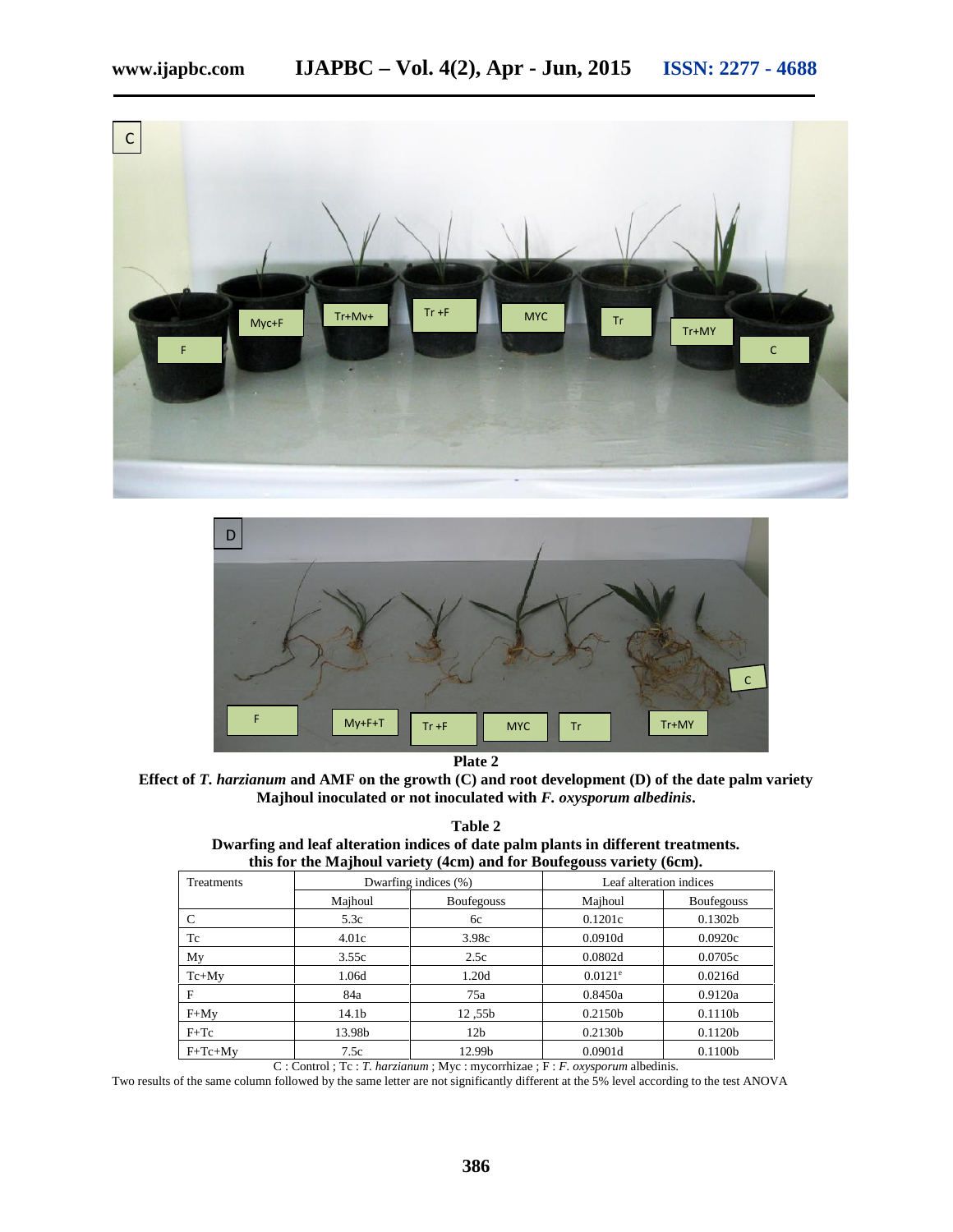

**Plate 3**

**Spores of different mycorrhizal species isolated from soils of date palm palm plants inoculated with AMF.** A: *Acaulospora* sp1 ; B: *Glomus clarum* ; C : *Glomus versiforme* ; D : *Glomus* sp1 ; E : *Acaulospora denticulata* ; F : *Gigaspora sp1 ; G : Acaulospora Trappei* ; H : *Scutellospora* sp1 ; I : *Scutellospora pellucida* ; J :*Glomus diaphanum* ; K : *Acaulospora laevis* ; L : *Acaulospora* sp2 ; M : *Glomus* sp2 ; N : *Glomus* sp3. O : *Acaulospora koskei* ; P: *Scutellospora* sp2 ; K : *Scutellspora fulgida* ; R : *Gigaspora* sp2 ; S : *Glomus mosseae* ; T : *Glomus lamellosum* ; U : *Gigaspora margarita* ; V : *Acaulospora spinosa* ; W : *Glomus geasporum* ; X : *Entrophospora kentinensis* ; Y : *Scutellspora calospora.*

**Table 3 Isolation percentage of** *F. oxysporum albedinis* **and** *T. harzianum* **from date palm seedlings of varieties Majhoul and Boufegouss. R : Root ; S : Stem**

|                      |                |              |                | $\cdot$        | ັ              |                |                |                |                |                |
|----------------------|----------------|--------------|----------------|----------------|----------------|----------------|----------------|----------------|----------------|----------------|
| Varieties<br>Foa /Tc |                | R/S          | Treatments     |                |                |                |                |                |                |                |
|                      |                |              | C              | Tc             | My             | F              | $Tc+My$        | $F+My$         | $F+Tc$         | $F+My+Tc$      |
|                      | Foa<br>Majhoul | $\mathbb{R}$ | 0 <sub>b</sub> | 0 <sub>b</sub> | 0 <sub>b</sub> | 100a           | 0 <sub>b</sub> | 4b             | 0 <sub>b</sub> | 0 <sub>b</sub> |
|                      |                | S            | 0 <sub>b</sub> | 0 <sub>b</sub> | 0 <sub>b</sub> | 80a            | 0 <sub>b</sub> | 0 <sub>b</sub> | 0 <sub>b</sub> | 0 <sub>b</sub> |
|                      | Tc             | $\mathbb{R}$ | 0 <sub>b</sub> | 100a           | 0 <sub>b</sub> | 0 <sub>b</sub> | 100a           | 0 <sub>b</sub> | 90a            | 98a            |
|                      |                | S            | 0a             | 0a             | 0a             | 0a             | 0a             | 0a             | 0a             | 0a             |
|                      | Foa            | $\mathbb{R}$ | 0 <sub>b</sub> | 0 <sub>b</sub> | 0 <sub>b</sub> | 100a           | 0 <sub>b</sub> | 5b             | 7 <sub>b</sub> | 0 <sub>b</sub> |
| <b>Boufegouss</b>    |                | S            | 0 <sub>b</sub> | 0 <sub>b</sub> | 0 <sub>b</sub> | 70a            | 0 <sub>b</sub> | 0 <sub>b</sub> | 0 <sub>b</sub> | 0 <sub>b</sub> |
|                      | Tc             | R            | 0 <sub>b</sub> | 100a           | 0 <sub>b</sub> | 0 <sub>b</sub> | 100a           | 0 <sub>b</sub> | 92a            | 97a            |
|                      |                | S            | 0 <sub>b</sub> | 0 <sub>b</sub> | 0 <sub>b</sub> | 0 <sub>b</sub> | 80a            | 0 <sub>b</sub> | 0 <sub>b</sub> | 0 <sub>b</sub> |

Two results of the same column followed by the same letter are not significantly different at the 5% level according to the test Anova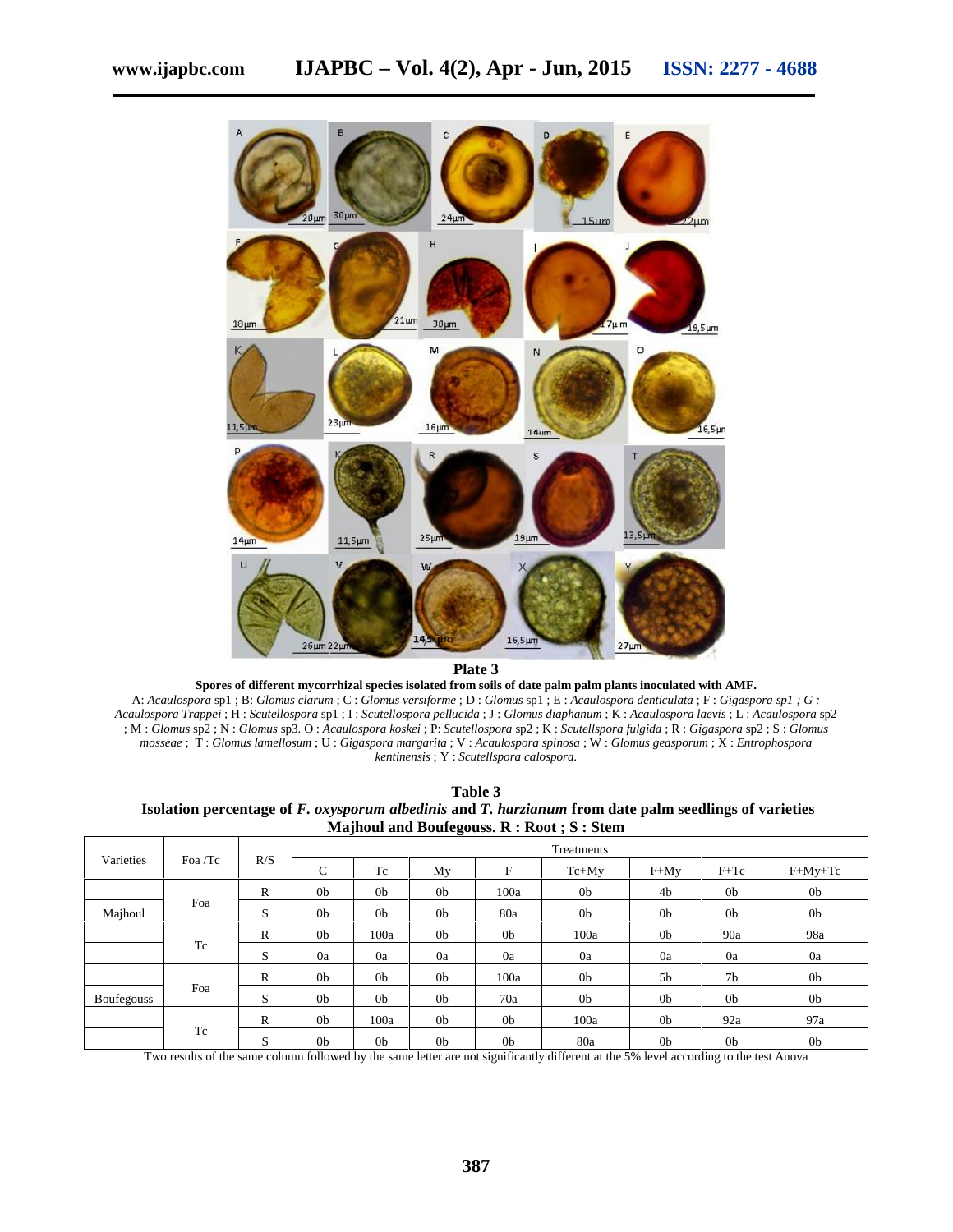



**Effect of different treatments on the average length of the date palm seedlings aerial part. B: Boufegouss, M: Majhoul.** For the same variety two columns affected by the same letter are not significantly different at the 5% level according to the ANOVA test.







**Effect of different treatments on the root average length of the date palm seedlings. B: Boufegouss, M: Majhoul.** For the same variety two columns affected by the same letter are not significantly different at the 5% level according to the ANOVA test.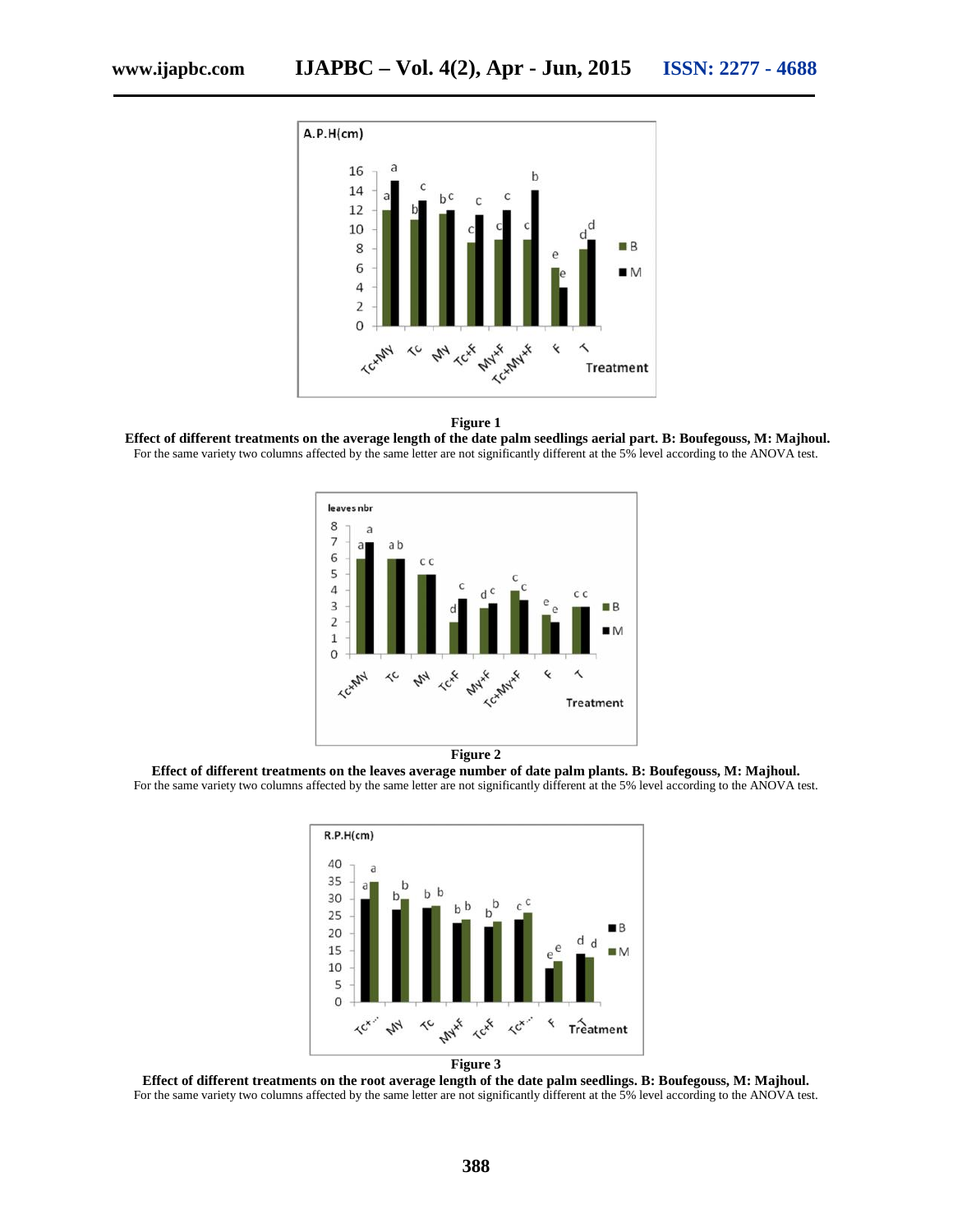

**Figure 4**







**Effect of different treatments on root biomass of date palm plants. B: Boufegouss, M: Majhoul.** For the same variety two columns affected by the same letter are not significantly different at the 5% level according to the ANOVA test.



**Figure 6**

**Effect of different treatments on the stem diameter of the date palm plants. B: Boufegouss, M: Majhoul.** For the same variety two columns affected by the same letter are not significantly different at the 5% level according to the ANOVA test.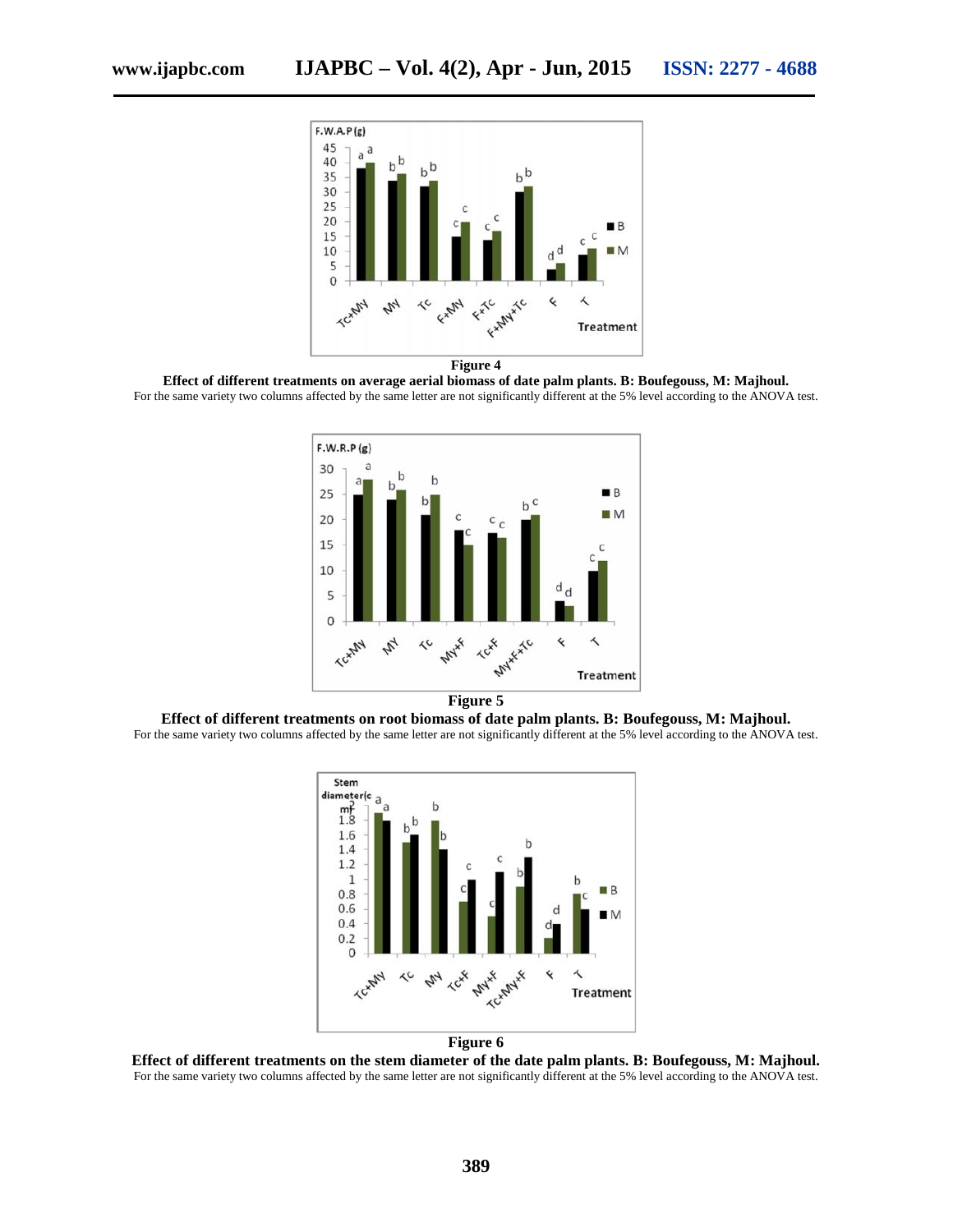

**Figure 7**

**re-isolation of** *F. oxysporum f sp. albedinis and T. harzianum* **from the stems and roots in PSA medium.** A: Tc isolation from the stem of the control plants B; C: Tc isolation from the roots of the varieties Boufegouss and Majhoul respectively. D; H: Foa isolation from the roots of the variety Boufegouss inoculated only with Foa. E: Foa isolation of from the roots of control plants. F: Foa isolation from the stem of the variety Majhoul treated with F + Myc + Tc G: Foa isolation from the roots of the variety Majhoul inoculated with Foa.



**Different characteristics of arbuscular endomycorrhizal structures observed in the date palm roots** ² inoculated with mycorrhizae. Sp: spore, fe: endophyte, h: hyphae, a: arbuscular v: vesicle.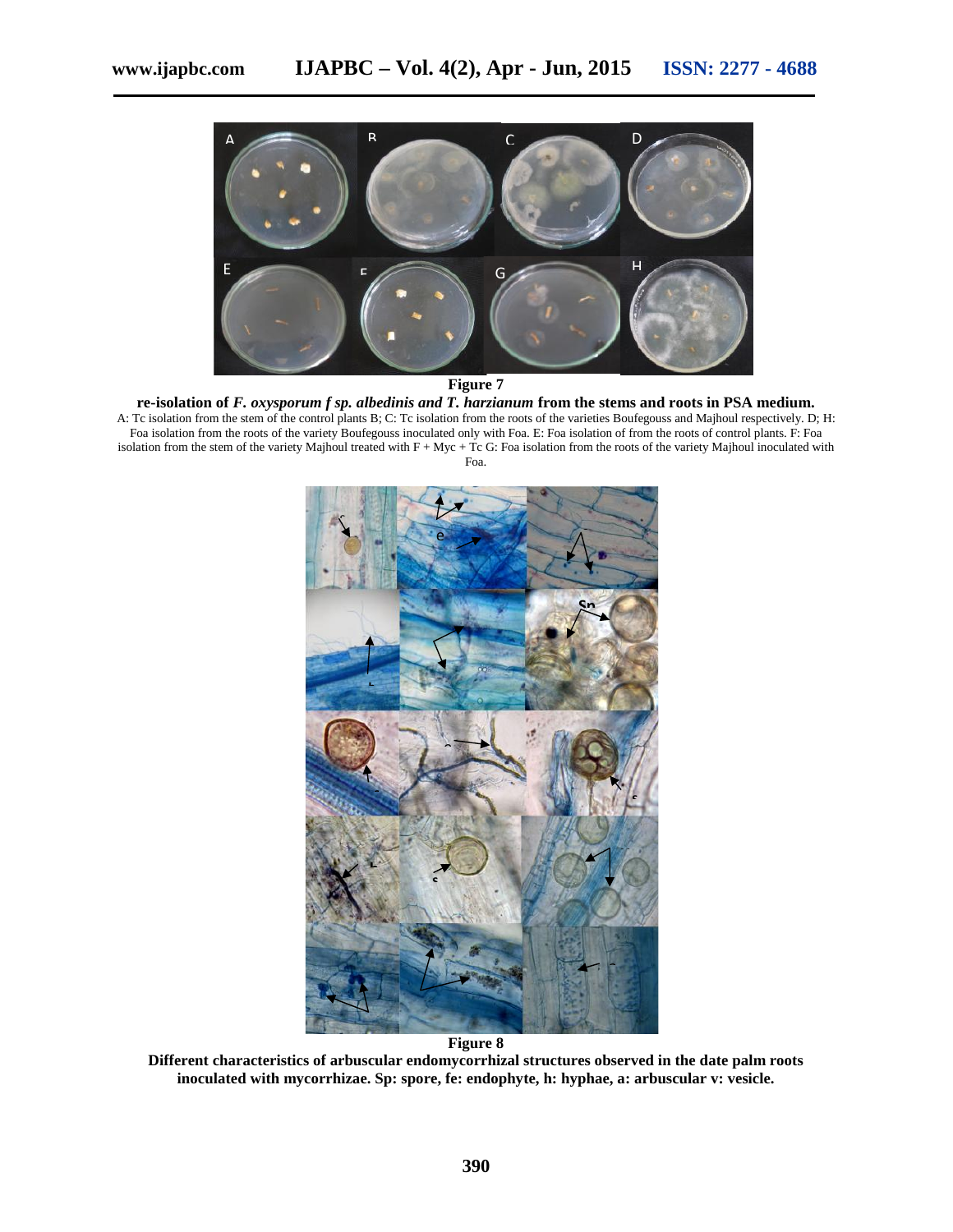



For the same variety two columns affected by the same letter are not significantly different at the 5% level according to the ANOVA test.



**Figure 10**





**mycorrhizal intensity of date palm plants in different treatments compared to the control. M: Majhoul; B: Boufegouss.** For the same variety two columns affected by the same letter are not significantly different at the 5% level according to the ANOVA test.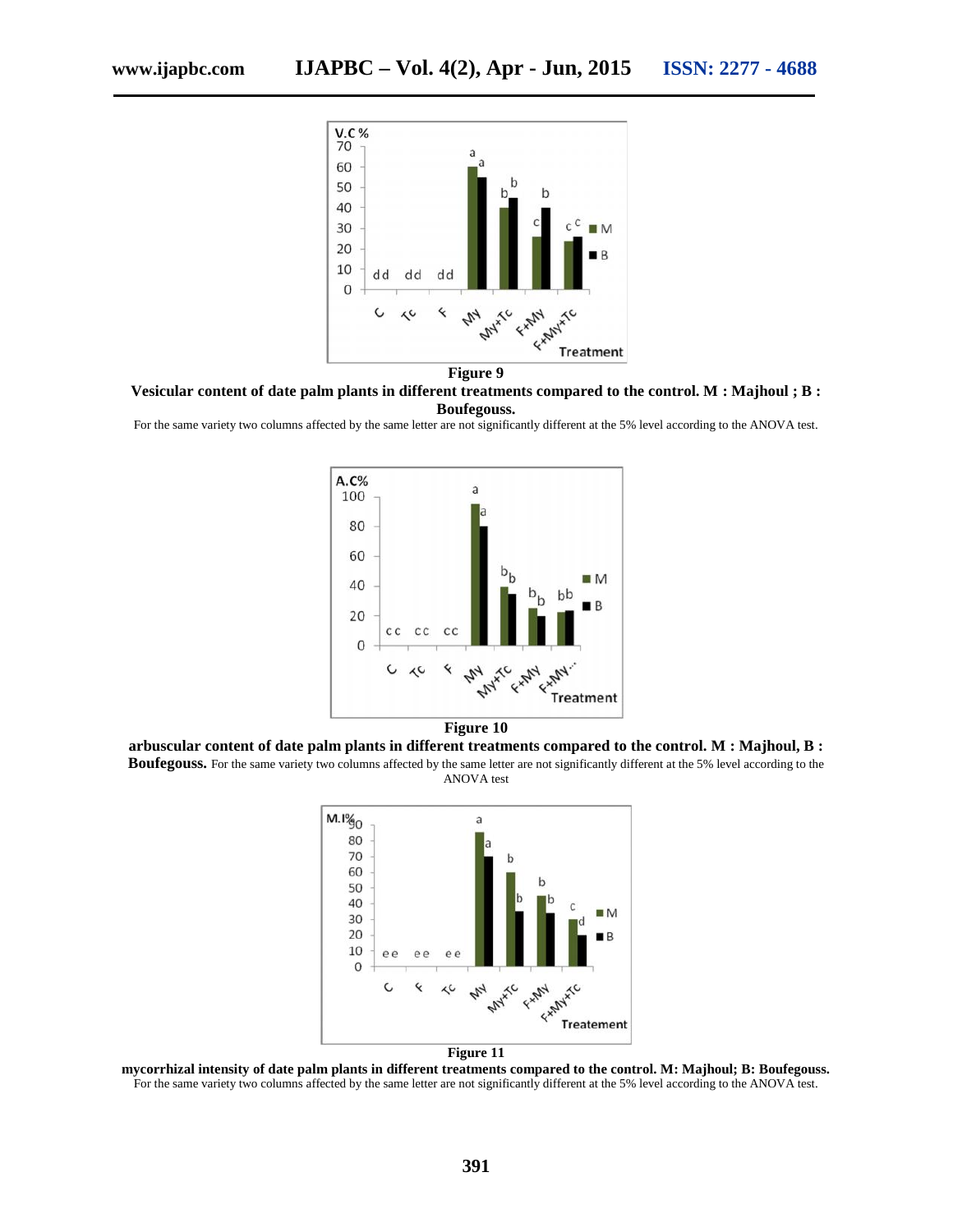



**mycorrhizal frequency of date palm plants in different treatments compared to the control. M: Majhoul ; B: Boufegouss.** For the same variety two columns affected by the same letter are not significantly different at the 5% level according to the ANOVA test.



**Figure 13**





**Mycorrhizal species reisolation rate in soils of varieties Boufegouss and Majhoul inoculated with mycorrhiza.** M: Majhoul; B: Boufegouss. For the same variety two columns affected by the same letter are not significantly different at the 5% level according to the ANOVA test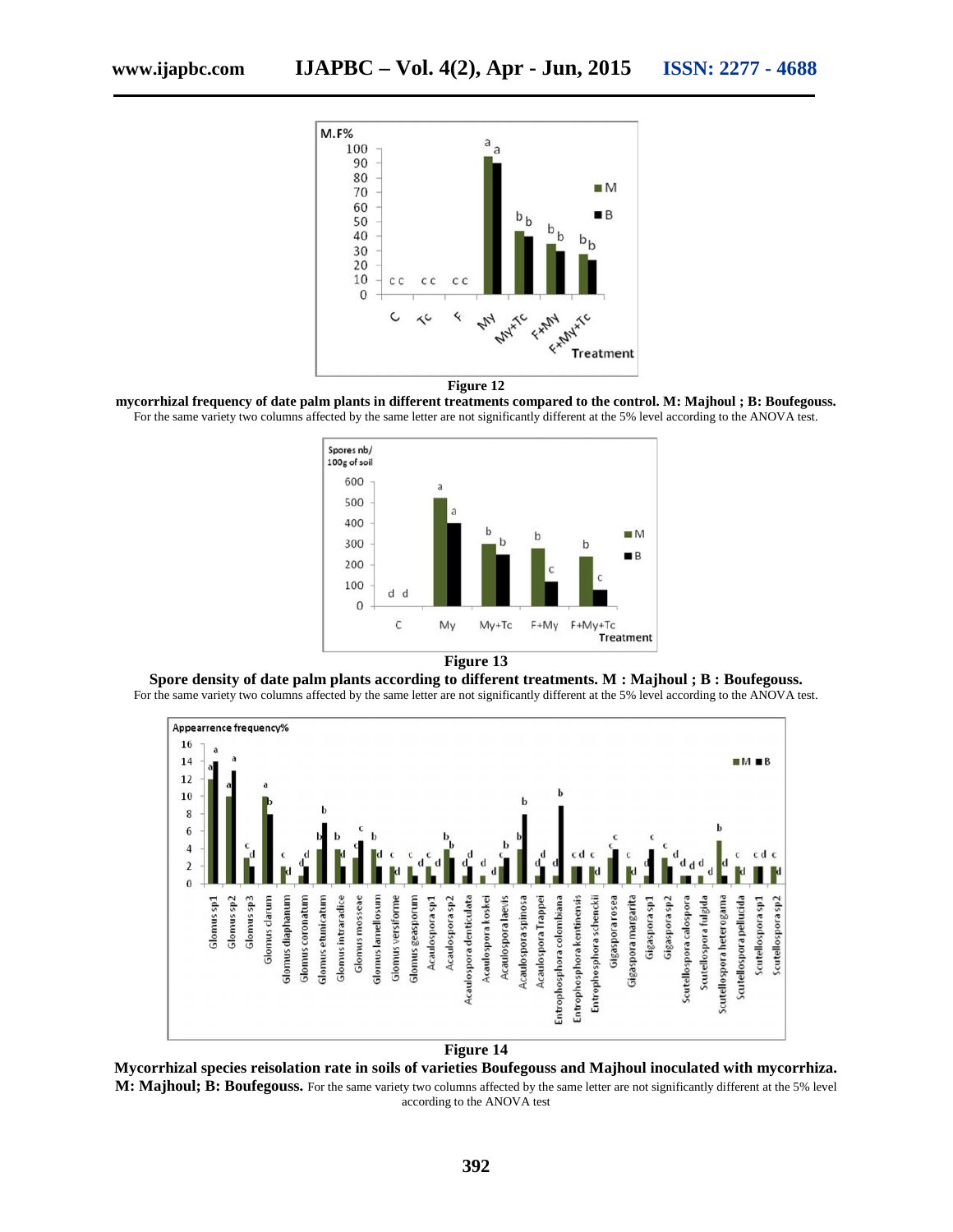Moreover, *T. harzianum* Rifai is considered an auxiliary fungus that increases the expression of AMF proteins in inoculated tissues and plays a crucial role in the development of mycorrhizae $^{71}$ . Indeed, a study of the interaction between *Glomus mosseae* and some species of Trichoderma in vitro showed that spore germination and hyphae development of *G. mosseae* is stimulated by Trichoderma species<sup>69</sup> .

Mycorrhization is a biological method used by plants in symbiosis with fungi to enhance their resistance to soil pathogens<sup>22</sup> and to water and saline stress<sup>23,24</sup>. Our results confirm the importance of mycorrhizal fungi and *T. harzianum* association as an effective control of *Fusarium* wilt of date palm. This combination is a promising strategy against the Bayoud disease of date palm.

## **CONCLUSION**

Inoculation of date palm seedlings with *Trichoderma harzianum* (Tc) and endomycorrhizae (AMF) or both at the same time, before their inoculation with *Fusarium oxysporum* f. sp. *albedinis* (Foa) have influenced the penetration, installation and migration of the pathogen (Foa) from the roots to the upper levels of the vegetative part of the date palm seedlings of two varieties « Majhoul » and « Boufegouss ». Concerning the plants inoculated only with Fo, pathogenic agent were re-isolated from the upper levels of these two varieties those were inoculated only with Foa, but it was present only in the roots of plants inoculated with endomycorrhizae or *Trichoderma harzianum*. By cons, the re-isolation of the pathogen from the plants inoculated at the same time with AMF and Tc was negative. The application of endomycorrhizae and *Trichoderma harzianum* has favored the mycorrhization of palm date seedlings roots compared to those inoculated only with the pathogen.

Roots mycorrhization and development of *Trichoderma harzianum* inside the root cortex provided protection against *Fusarium oxysporum* f. sp. *albedinis*. This protection was accompanied by an increase of the growth parameters of the palm date seedlings of these two varieties: length of vegetative and roots parts, leaves number, vegetative and roots weight.

## **ACKNOWLEDGMENTS**

This study was conducted under the project 'Rhizolive: Selection and use of soil rhizospheric microorganisms to optimize the arbuscular mycorrhization of the olive tree in Morocco's soils funded by Hassan II Academy of Sciences and Technology.

#### **REFERENCES**

- 1. Fernandez D, Lourd M, Ouinten M, Geiger JP. Le bayoud du palmier dattier : une maladie qui menace la phoeniciculture. Phytoma : la Défense des Végétaux, 1995 ; 469 : 36-40.
- 2. Pereau-Leroy P. Le Palmier dattier au Maroc. Ministère de l'Agriculture. Institut Français Recherche Outre Mer, (IFAC), 1958 ; 142 pp.
- 3. Djerbi M. Bayoud disease in North Africa: history, distribution, dignostics and control. Date Palm Journal, 1982; 1 (2):153-197.
- 4. Brac de la Perriere RA, Benkhalifa A. Progression de la fusariose du palmier dattier en Algérie. Sécheresse, 1991 ; 2: 119-128.
- 5. Jaiti F, Meddich A, El Hadrami I. Effectiveness of arbuscular mycorrhizal fungi in the protection of date palm (*Phoenix dactylifera* L.) against Bayoud disease. Physiological and Molecular Plant Pathology, 2007: 71 (4-6): 166-173.
- 6. Toutain G . Note sur l'épidémiologie du Bayoud en Afrique du Nord. Al-Awamia, 1965 ;15 : 37-45.
- 7. Nelson, P.E., Toussoun, T.A. and Cook, R.J. 1981. Fusarium: Diseases, Biology and Taxonomy. The Pennsylvania State University Press, University Park.
- 8. Belarbi-Halli R, Mangenot F. Bayoud disease of date palm: ultrastructure of root infection through pneumatodes. Candian Journal of Botany, 1986 ; 64: 1703-1711.
- 9. Haddouch M. Situation actuelle et perspective de développement du palmier dattier au Maroc. Bullettin de liaison du programme Nationale de Transfert de Technologie en Agriculture, N°. 31. Institut Agronomique et Vétérinaire Hassan II, 1997 ; 4pp.
- 10. Bouamri R. Diversité et variations saisonnières des champignons mycorhiziens à arbuscules au niveau de la rhizosphère du palmier dattier (*Phoenix dactylifera* L.) dans le Tafilalet. Thèse de Doctorat. Université Moulay Ismail Maroc, 2006 ; 135 pp.
- 11. Fredericks M, Denbrader K. Efficacité du bromure de méthyle et d'un mélange de bromure de méthyle et de chloropicrine sur le Fusarium oxysporum f.sp albedinis (Bayoud ) dans le sol. Table ronde sur le bayoud ,compte rendu des journées nationales sur la fusariose du palmier dattier ,URZA-INRA,ALGER ,19-20 septembre, Ed.Laphonic, 1988 ;27-35.
- 12. Djerbi M. Méthodes de diagnostic du Bayoud du palmier dattier. Bulletin OEPP/EPPO Bulletin, 1990; 20: 607-613.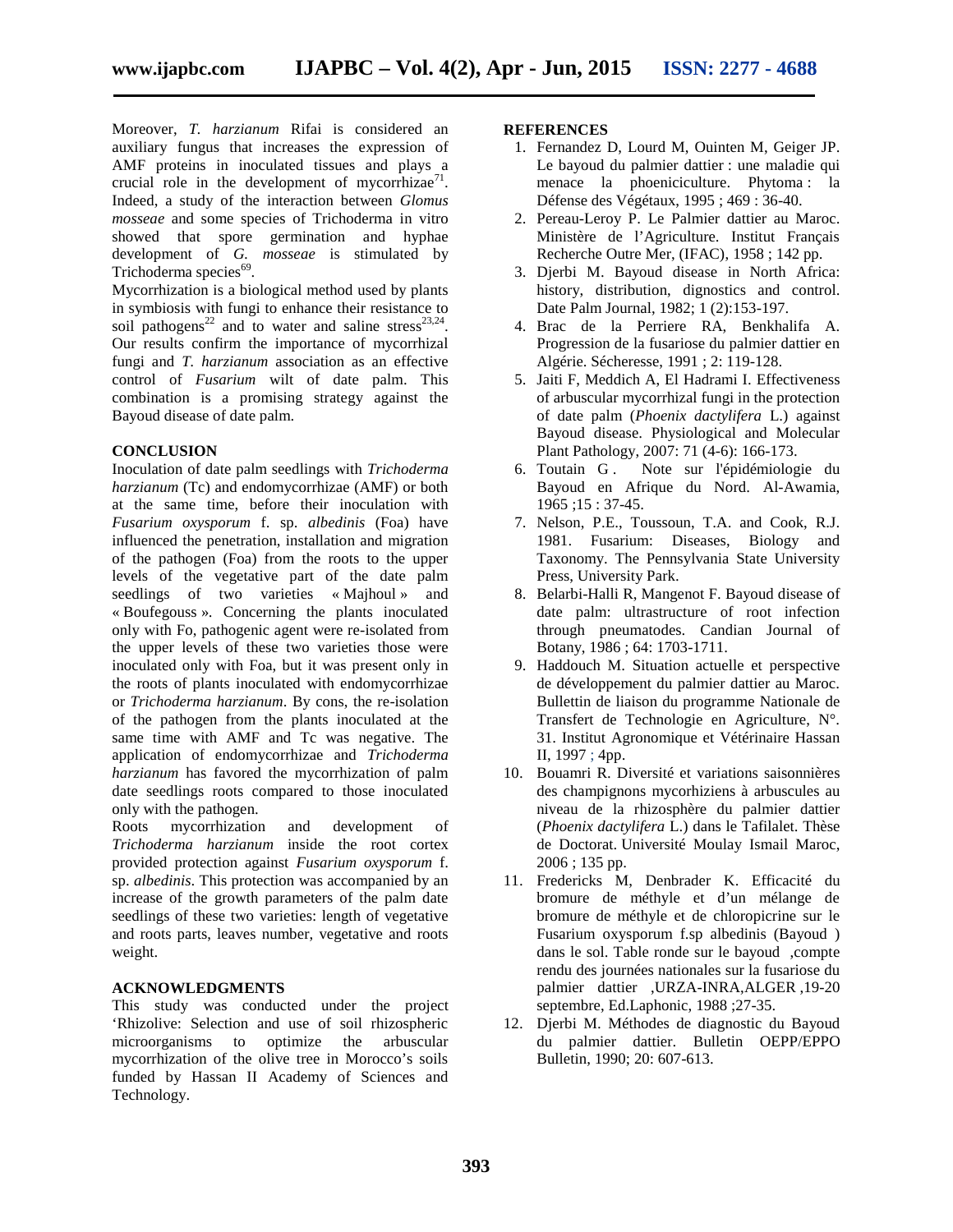- 13. Louvet J. 1991. Que devons-nous faire pour lutter contre le Bayoud?. *In* : Riedacker, 337– 346.
- 14. El hadrami A, El Idrissi-Tourane A, El Hassni M, Daayf F,El Hadrami I. Sélection *in vitro* à base de toxines et son application potentielle de palmier dattier pour la résistance à la bayoud *Fusarium* veux-avis CR Biol, 2005 ; 328 : 732-744.
- 15. Saaidi M. Contribution à la lutte contre le Bayoud, fusariose vasculaire du palmier dattier. Thèse d'université : Sciences biologiques fondamentales et appliquées. Dijon-France, 1979 ; 140pp.
- 16. Amir H, Amir A. Le palmier dattier et la fusariose. XIV : Antagonisme dans le sol de souches de *Fusarium solani* vis-à-vis de *Fusarium oxysporum* f.sp. albedinis. Revue d'Ecologie et de Biologie du Sol, 1988 ;25 : 161-174.
- 17. Caron M, Fortin JA, Richard C. Effect of *Glomus intraradices on* infection by *Fusarium oxysporum* f.sp. radicis-lycopersici in tomatoes over a 12-week period. Can. J. Bot, 1986; 64 (3): 552–556.
- 18. Schultz C. Effect of (vesicular-) arbuscular mycorrhiza on survival and *post vitro* development of micropropagated oil palms (*Elaeis guineensis* Jacq.). Thèse de Doctorat. Faculté des Sciences d'Agriculture, Universit de Göttingen, 2001; 156pp.
- 19. Oihabi A. Etude de l'influence des mycorhizes à VA. sur le Bayoud et la nutrition du palmier dattier. Thèse de Doctorat, Université Cadi Ayyad, Marrakech, Maroc, 1991 ; 110pp.
- 20. Khaliel AS, Abou-Heilah AN. Formation of vesicular-arbuscular mycorrhizae in *Phoenix dactylifera* L., cultivated in Qassim region, Saudi Arabia. Pakistan Journal of Botany, 1985; 17 (2): 267-270.
- 21. AL-Whaibi MH, Khaliel AS.The effect of Mg on Ca, K and P content of date palm seedlings under mycorhizal and non-mycorhizal conditions. MycoScience, 1994; 35: 213-217.
- 22. Bartschi H, Gianinazzi Pearson V, Vegh I. Vesicular arbuscular mycorrhiza formation and root rot disease (*Phytophthora cinnamomi*) development in *Chamaecyparis lawsoniana*. Journal of Phytopathology, 1981; 102 (3): 213- 218.
- 23. Tinker PB. Effect of vesicular-arbuscular mycorrhizas on plant growth. In "Endomycorrhizas" (Sanders F. E., Mosse B. and Tinker P. B. eds. Academic Press, London and New York), 1975; pp. 353-371.
- 24. Duddridge JA, Malibari A, Read DJ. Structure and function of mycorrhizal rhizomorphs with special reference to their role in water transport. Nature, 1980; 287: 834-836.
- 25. Siddiqui ZA, Akhtar MS.Effects of antagonistic fungi, plant growth-promoting rhizobacteria and arbuscular mycorrhizal fungi alone and in combination on the reproduction of *Meloidogyne incognita* and growth of tomato. Journal of General Plant Pathology, 2009; 75 (2): 144-153.
- 26. Martínez-Medina A, Roldán A, Albacete A, Pascual JA.. The interaction with arbuscular mycorrhizal fungi or *Trichoderma harzianum* alters the shoot hormonal profile in melon plants. Phytochemistry, 2011;72 (2-3): 223-229.
- 27. Nam CG, Jee HJ, Kim CH. Studies on biological control of Phytophthora blight of red pepper. Korean Journal of Plant Pathology, 1988; 4 (4): 313-318.
- 28. Park JH. Biological control of Phytophthora crown rot and root rot of greenhouse pepper with *Trichoderma Harzianum* and *Enterobactor agglomerans* by improved methods of application. Korean Journal of Plant Patholology, 1989; 5 (1): 1-12.
- 29. Saleem A, Hamid K, Tariq AH, Jamil FF. Chemical control of root and collar rot of chillies. Pakistan Journal of Phytopathology, 2000; 12 (1): 1-5.
- 30. Grondona I, Hermosa R, Tejada M, Gomis MD, Mateos PF, Bridge PD, Monte E, Garcia Acha I. Physiological and biochemical characterization of *Trichoderma harzianum*, a biological control agent against soil borne fungal plant pathogens. Applied and Environmental Microbiology,1997; 63 (8): 3189–3198.
- 31. Viterbo A, Ramot O, Chernin L, Chet I. Significance of lytic enzymes from *Trichoderma* spp. in the biocontrol of fungal plant pathogens. Antonie van. Leeuwenhoek, 2002; 81 (1-4): 549–556.
- 32. Hanson LE, Howell CR. Elicitors of plant defense responses from biological control strains of *Trichoderma virens*. Phytopathology,  $2004$ ;  $94$  (2):  $171 - 176$ .
- 33. Bajwa R, Mukhtar I, Anjum T. *In vitro* biological control of *Fusarium solani*- cause of wilt in *Dalbergia sissoo* Roxb. Mycopath, 2004; 2 (1): 11-14.
- 34. Howell CR. Mechanisms employed by *Trichoderma* species in the biological control of plant diseases: the history and evolution of current concepts. Plant Disease, 2003; 87 (1): 4- 11.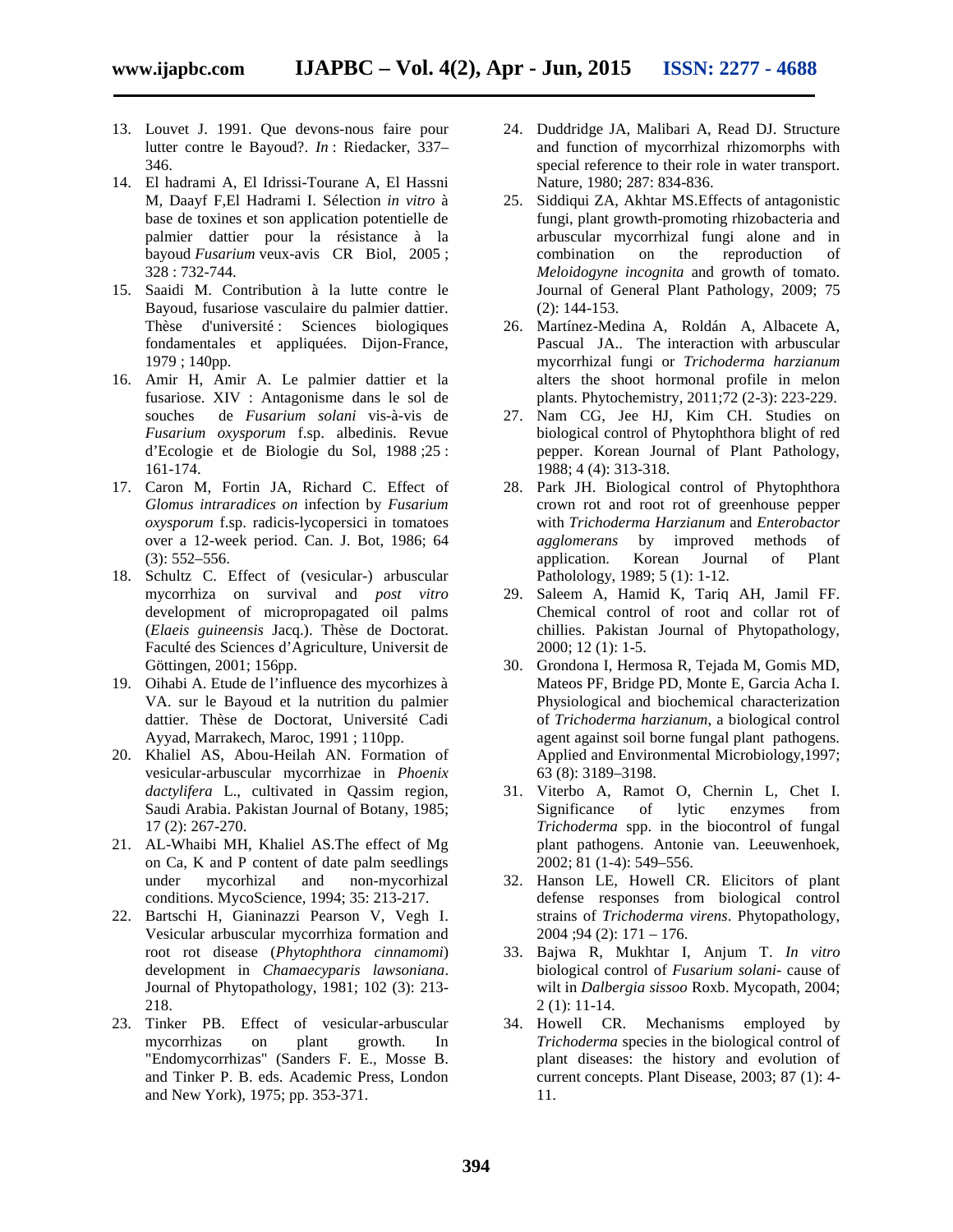- 
- 35. Datnoff LE, Nemec S, Pernezny K. Biological control of *Fusarium crown* and root rot of tomato in Florida using *Trichoderma harzianum* and *Glomus intraradices*. Biological Control, 1995 ; 5 (3): 427–431.
- 36. Deogratias JM, Iffat L, Naon le Y, Antagonistic agents of pathogenic fungi in the soil in an ornamental nursery. 4ème Conférence Internationale sur les Méthodes Alternatives en Protection des Cultures. Evolution des cadres réglementaires européen et français. Nouveaux moyens et stratégies Innovantes, Nouveau Siècle, Lille, France, 8-10. 2011. 638-648.
- 37. Philips JM, Hayman DS, Improved procedure for clearing roots and staining parasitic and vesicular-arbuscular mycorrhizal fungi for rapid assessment of infection. Trans. Br. Mycol. Soc. 1970. 55, 158 – 161.
- 38. Trouvelot A, Kough JL, Gianinazzi-Pearson V, Mesure du taux de mycorhization ayant une signification fonctionnelle. Dans : Aspects physiologiques et génétiques des mycorhizes, Dijon, 1985. INRA (éd.), 1986. 217-221.
- 39. Gerdemann JW and Nicolson TH, Spores of mycorrhizal Endogone species extracted from soil by wet sieving and decanting. Trans. Brit. Myc. Soc., 1963. 46, 235.
- 40. Walker C, Systematics and taxonomy of arbuscular endomycorhizal fungi (Glomales) a possible way forward, Agronomie. 1982.12: 887-897, Elsevier/INRA.
- 41. Schenck NC, Pérez Y. Manual for the identification of VA mycorrhizal fungi. Synergistic Publications, Gainesville, Florida, 1990; 286 pp.
- 42. Douira A, et Lahlou H, Variabilité de la spécificité parasitaire chez *Verticillium albo atrum* Reinke et Berthold, forme à microsclérotes. Crypt., Mycol., 1989.10 (1), 19- 32.
- 43. Wacker TL, Safir GR, Stephens CT. Effect of *Glomus fasciculatum* on the growth of Asparagus and the incidence of Fusarium root rot. Journal of the American Society for Horticultural Sciences, 1990; 115 (4):550–554.
- 44. Niemira BA, Hammerschmidt R, Safir GR. Postharvest suppression of potato dry rot (Fusarium sambucinum) in prenuclear minitubers by arbuscular mycorrhizal fungal inoculum. American Potato Journal, 1996;73 (11): 509–515.
- 45. Filion M, St-Arnaud M, Jabaji-Hare SH. Quantification of *Fusarium solani* f.sp. Phaseoli in Mycorrhizal Bean Plants and Surrounding Mycorrhizosphere Soil Using Real-Time

Polymerase Chain Reaction and Direct Isolations on Selective Media. Biological Control, 2003 ; 93 (2) : 229-235.

- 46. Souna F, Chafi A, Chakroune K, Himri I, Bouakka M, Hakkou A. Effect of mycorhization and compost on the growth and the protection of date palm (*Phoenix dactylifera* L.) against Bayoud disease. American-Eurasian Journal of Sustainable Agriculture, 2010; 4 (2): 260-267.
- 47. Declerck S, Risede JM, Rufyikiri G, Delvaux B. Effects of arbuscular mycorrhizal fungi on severity of root rot of bananas caused by *Cylindrocladium spathiphylli*. Plant Pathology, 2002; 51 (1):109–115.
- 48. Kasiamdari RS, Smith SE, Smith FA, Scot ES. Influence of the myccorrhizal fungus, *Glomus coronatum*, and soil phosphorus on infection and disease caused by *binucleate Rhizoctonia* and *Rhizoctonia solani* on mung bean (*Vigna radiata*). Plant and Soil, 2002; 238: 235–244.
- 49. Garmendia I, Goicoechea N, Aguirreolea J. Antioxidant metabolism in asymptomatic leaves of Verticillium-infected pepper associated with an arbuscular mycorrhizal fungus. Journal of Phytophathology, 2004; 152: 593–599.
- 50. St-Arnaud M, Hamel C, Caron M, Fortin JA. Inhibition of *Pythium ultimum* in roots and growth substrate of mycorrhizal *Tagetes patula* colonized with *Glomus intraradices*. Canadian Journal of Plant Pathology, 1994; 16: 187–194
- 51. Mukerji KG. Mycorrhiza In Control of Plant Pathogens: molecular approaches. *In*: Mukerji K. G., Chamola B. P. et Upadhyay R. K. editors. Biotechnological Approaches in Biocontrol of Plant Pathogen. New York: Kluwer Academic/Plenum Publishers, 1999; p; 135–55.
- 52. Garmendia I, Goicoechea N, Aguirreolea J. Effectiveness of three Glomus species in protecting pepper (*Capsicum annuum* L.) against verticillium wilt. Biol Control, 2004; 31 (3): 296–305.
- 53. Spanu P, Bonfante-Fasolo P. Cell-wall-bound peroxidase activity in roots of mycorrhizal *Allium porrum*. New Phytology, 1988; 109: 119–124.
- 54. Jaizme-Vega MC, Díaz-Pérez MA. Effect of *Glomus intraradices* on *Phoenix roebelinii* during the nursery stage. Proceeding.  $2<sup>nd</sup>$ International Symposium On Ornamental Palms and Other Monocots from the Tropics, Acta Horticulturae, 1991 ; 486, ISHS.
- 55. Vinale F, Marra R, Scala F, Ghisalberti EL, Lorito M, Sivasithamparam K. Major secondary metabolites produced by two commercial